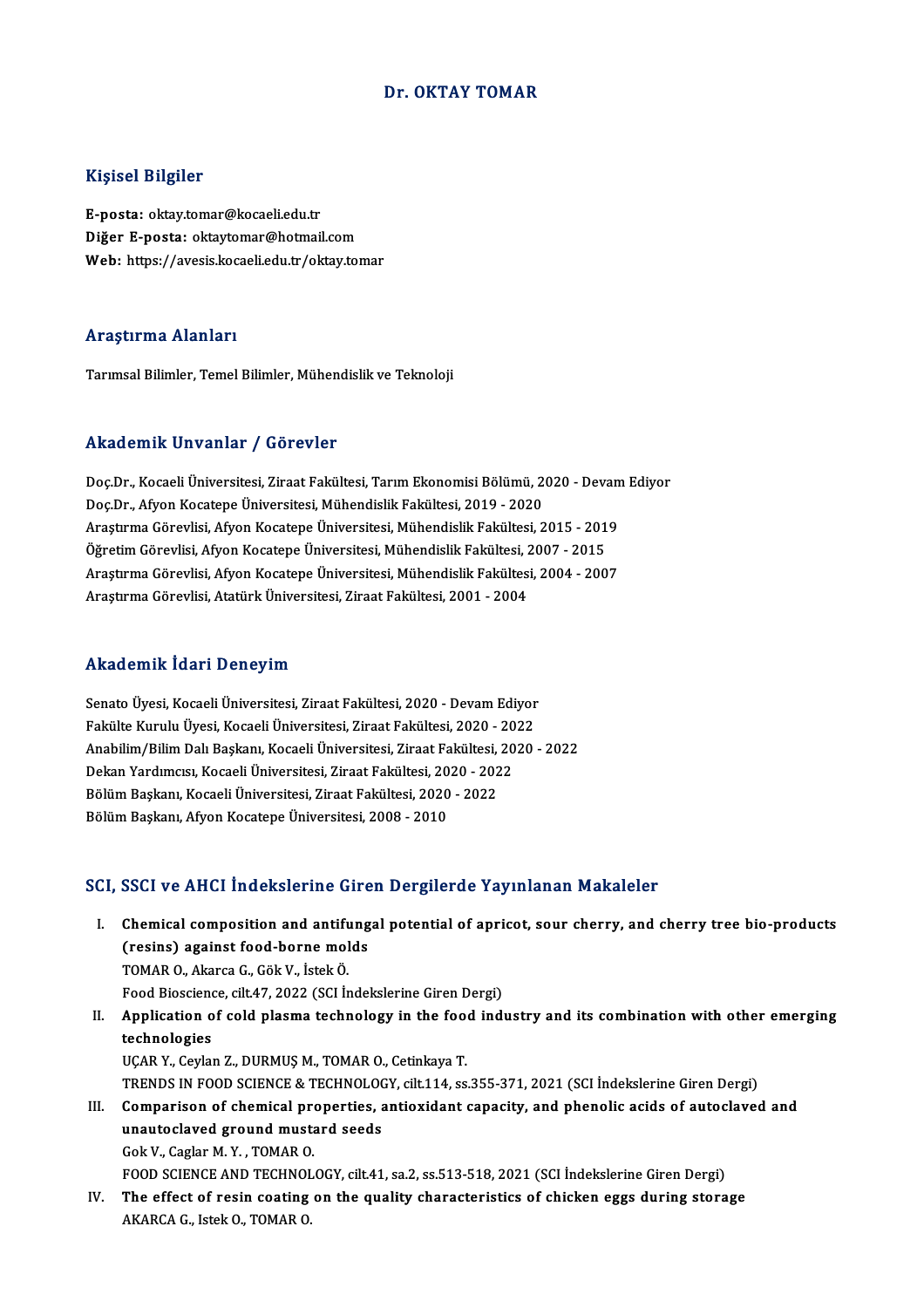JOURNAL OF FOOD SCIENCE, 2021 (SCI İndekslerine Giren Dergi)<br>Investigation of quality proporties of shielten egge selleste

V. Investigation of quality properties of chicken eggs collected periodically from different poultry<br>systems depending on the season JOURNAL OF FOOD SCIENCE, 2021 (SC)<br>Investigation of quality properties<br>systems depending on the season<br>TOMAR Q AKARCA G, latels Q, Atasays TOMAR O., AKARCA G., Istek O., Ataseven M. JOURNAL OF FOOD PROCESSING AND PRESERVATION, 2021 (SCI İndekslerine Giren Dergi) VI. The effect of plant extracts on antioxidant potential,microbial and sensory attributes of stirred JOURNAL OF FOOD PROCESSING AND PRESERVATION, 2021 (SCI İndekslerine Giren Dergi)<br>The effect of plant extracts on antioxidant potential, microbial and sensory attributes of stirred<br>yoghurt Utjecaj dodatka biljnih ekstrakata The effect of plant extrac<br>yoghurt Utjecaj dodatka<br>svojstva tekućeg jogurta<br>TOMAR O. Akarsa G. GAČLA yoghurt Utjecaj dodatka biljnih ekstrakata<br>svojstva tekućeg jogurta<br>TOMAR 0., Akarca G., ÇAĞLAR A., İstek Ö., Gök V.<br>Mliekarstva silt 71 sa 1 sa 25 48 2021 (SCLİnd svojstva tekućeg jogurta<br>TOMAR O., Akarca G., ÇAĞLAR A., İstek Ö., Gök V.<br>Mljekarstvo, cilt.71, sa.1, ss.35-48, 2021 (SCI İndekslerine Giren Dergi)<br>The effects of naskaging materials en the fatty asid compositio

TOMAR O., Akarca G., ÇAĞLAR A., İstek Ö., Gök V.<br>Mljekarstvo, cilt.71, sa.1, ss.35-48, 2021 (SCI İndekslerine Giren Dergi)<br>VII. The effects of packaging materials on the fatty acid composition, organic acid content, an Mljekarstvo, cilt.71, sa.1, ss.3<br>The effects of packaging<br>profiles of Tulum cheese<br>TOMAR O AKARCA C Colt.1 The effects of packaging materials on<br>profiles of Tulum cheese<br>TOMAR O., AKARCA G., Gok V., Caglar M. Y.<br>JOUPNAL OF FOOD SCIENCE sitt of sea 10. profiles of Tulum cheese<br>TOMAR O., AKARCA G., Gok V., Caglar M. Y.<br>JOURNAL OF FOOD SCIENCE, cilt.85, sa.10, ss.3134-3140, 2020 (SCI İndekslerine Giren Dergi)<br>Composition and Antibasterial Effects of Laural (Laurus pobilis

- TOMAR O., AKARCA G., Gok V., Caglar M. Y.<br>JOURNAL OF FOOD SCIENCE, cilt.85, sa.10, ss.3134-3140, 2020 (SCI Indekslerine Giren Dergi)<br>VIII. Composition and Antibacterial Effects of Laurel (Laurus nobilis L.) Leaves Essentia JOURNAL OF FOOD SCIENCE, cilt.85, sa.10, ss.<br>Composition and Antibacterial Effects of<br>TOMAR O., AKARCA G., Gok V., Ramadan M. F.<br>JOURNAL OF ESSENTIAL OU, PEARING BLAN Composition and Antibacterial Effects of Laurel (Laurus nobilis L.) Leaves Essential Oil<br>TOMAR O., AKARCA G., Gok V., Ramadan M. F.<br>JOURNAL OF ESSENTIAL OIL BEARING PLANTS, cilt.23, sa.2, ss.414-421, 2020 (SCI İndekslerine
	- IX. The effects of kefir grain and starter culture on kefir produced from cow and buffalo milk during storage periods **JOURNAL OF ESSE<br>The effects of ke<br>storage periods<br>TOMAP O Almres**

TOMAR O., Akarca G., ÇAĞLAR A., Beykaya M., Gok V. storage periods<br>TOMAR O., Akarca G., ÇAĞLAR A., Beykaya M., Gok V.<br>FOOD SCIENCE AND TECHNOLOGY, cilt.40, sa.1, ss.238-244, 2020 (SCI İndekslerine Giren Dergi)<br>Determination of sonsitivity of some food nathogens to spise ex

### X. Determination of sensitivity of some food pathogens to spice extracts FOOD SCIENCE AND TECHNOLOGY, cilt.40, sa.1<br>Determination of sensitivity of some food<br>Akarca G., TOMAR O., Guney I., Erdur S., Gok V.<br>JOUPMAL OF FOOD SCIENCE AND TECHNOLOG Determination of sensitivity of some food pathogens to spice extracts<br>Akarca G., TOMAR O., Guney I., Erdur S., Gok V.<br>JOURNAL OF FOOD SCIENCE AND TECHNOLOGY-MYSORE, cilt.56, sa.12, ss.5253-5261, 2019 (SCI İndekslerine<br>Ciro Akarca G., TO<br>JOURNAL OF<br>Giren Dergi)<br>The offect o JOURNAL OF FOOD SCIENCE AND TECHNOLOGY-MYSORE, cilt.56, sa.12, ss.5253-5261, 2019<br>Giren Dergi)<br>XI. The effect of cooking methods on some quality characteristics of gluteus medius<br>Cok V. Uzun T. TOMAR O. Corlan M. X. CAČLAR

Giren Dergi)<br>XI. The effect of cooking methods on some quality characteristics of gluteus medius<br>Gok V., Uzun T., TOMAR O., Caglar M.Y., CAĞLAR A.

FOODSCIENCEANDTECHNOLOGY, cilt.39, sa.4, ss.999-1004,2019 (SCI İndekslerineGirenDergi)

Gok V., Uzun T., TOMAR O., Caglar M. Y., ÇAĞLAR A.<br>FOOD SCIENCE AND TECHNOLOGY, cilt.39, sa.4, ss.999-1004, 2019 (SCI İndekslerine Giren Dergi)<br>XII. The effects of atmospheric cold plasma on inactivation of Listeria monocy Staphylococcus aureus and some quality characteristics of pastirma-A dry-cured beef product Gok V., Aktop S., Ozkan M., TOMAR O. The effects of atmospheric cold <br>Staphylococcus aureus and some<br>Gok V., Aktop S., Ozkan M., TOMAR O.<br>INNOVATIVE FOOD SCIENCE & EMER Staphylococcus aureus and some quality characteristics of pastirma-A dry-cured beef production of the Section<br>Gok V., Aktop S., Ozkan M., TOMAR O.<br>INNOVATIVE FOOD SCIENCE & EMERGING TECHNOLOGIES, cilt.56, 2019 (SCI İndeksl

## XIII. The effects of probiotic cultures on the organic acid content, texture profile and sensory attributes of Tulum cheese INNOVATIVE FOOD<br>The effects of pro<br>of Tulum cheese<br>TOMAR O of Tulum cheese<br>TOMAR 0.<br>INTERNATIONAL JOURNAL OF DAIRY TECHNOLOGY, cilt.72, sa.2, ss.218-228, 2019 (SCI İndekslerine Giren Dergi)<br>Critical cantral nainta and faad nathagan prasanga in daiuv planta fram Turkay.

TOMAR<sub>O.</sub>

## XIV. Critical control points and food pathogen presence in dairy plants from Turkey<br>TOMAR O., Akarca G. INTERNATIONAL JOU<br>Critical control po<br>TOMAR O., Akarca G.<br>FOOD SCIENCE AND Critical control points and food pathogen presence in dairy plants from Turkey<br>TOMAR O., Akarca G.<br>FOOD SCIENCE AND TECHNOLOGY, cilt.39, sa.2, ss.444-450, 2019 (SCI İndekslerine Giren Dergi)<br>Some Characteristics of Erginso

## XV. Some Characteristics of Erzincan Tulum Cheese Produced Using Different Probiotic Cultures and<br>Packaging Material FOOD SCIENCE AND 1<br>Some Characteristi<br>Packaging Material<br>TOMAR O Alsree C Some Characteristics of Erzincan Tulum<br>Packaging Material<br>TOMAR O., Akarca G., Beykaya M., ÇAĞLAR A.<br>KARKAS UNIVERSITESI VETERINER FAKULTI

KAFKAS UNIVERSITESI VETERINER FAKULTESI DERGISI, cilt.24, sa.5, ss.647-654, 2018 (SCI İndekslerine Giren<br>Dergi) TOMAF<br>KAFKA<br>Dergi)<br>Deterr KAFKAS UNIVERSITESI VETERINER FAKULTESI DERGISI, cilt.24, sa.5, ss.647-654, 2018 (SCI İndekslerine<br>Dergi)<br>XVI. Determination of the Effect of Different Ground Mustard Seeds on Quality Characteristics of

Dergi)<br><mark>Determina</mark><br>Meatballs<br>Cegler M. V Determination of the Effect of Differ<br>Meatballs<br>Caglar M.Y., Gok V., TOMAR O., Akarca G.<br>KOREAN JOURNAL FOR FOOD SCIENCE O

Meatballs<br>Caglar M. Y. , Gok V., TOMAR O., Akarca G.<br>KOREAN JOURNAL FOR FOOD SCIENCE OF ANIMAL RESOURCES, cilt.38, sa.3, ss.530-543, 2018 (SCI İndekslerine<br>Ciron Dergi) Caglar M. Y. ,<br>KOREAN JOU<br>Giren Dergi)<br>Mechanical KOREAN JOURNAL FOR FOOD SCIENCE OF ANIMAL RESOURCES, cilt.38, sa.3, ss.530-543, 2018 (SCHAP .)<br>Giren Dergi)<br>XVII. Mechanical and Microbiological Properties of Natural Casings Using in Meat Products

Giren Dergi)<br>XVII. Mechanical and Microbiological Properties of Natural Casings Using in Meat Products<br>CAĞLAR A., Bor Y., TOMAR O., Beykaya M., Gok V.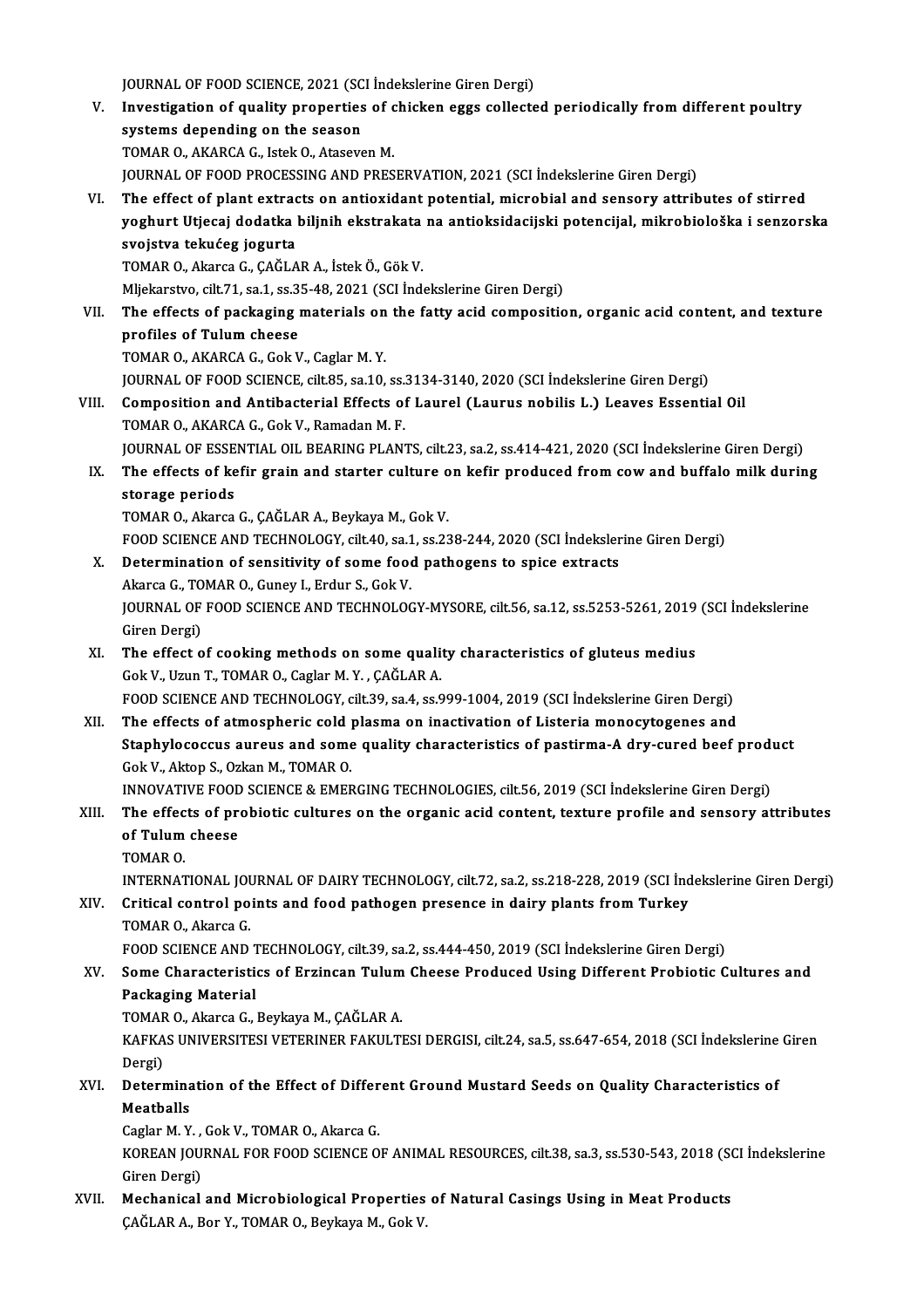KAFKAS UNIVERSITESI VETERINER FAKULTESI DERGISI, cilt.24, sa.3, ss.327-334, 2018 (SCI İndekslerine Giren<br>Persi KAFKA<br>Dergi)<br>The ef KAFKAS UNIVERSITESI VETERINER FAKULTESI DERGISI, o<br>Dergi)<br>XVIII. The effects spicing on quality of mozzarella cheese

- Dergi)<br>The effects spicing on quality of mozzarella cheese<br>Akarca G., ÇAĞLAR A., TOMAR 0. MLJEKARSTVO, cilt.66, sa.2, ss.112-121, 2016 (SCI İndekslerine Giren Dergi) XIX. EFFECT OF DIFFERENT PACKAGING METHODS ON THE QUALITY OF STUFFED AND SLICED
	- MLJEKARSTVO, cilt.66, sa.2, ss.112-121, 2016 (1998)<br>EFFECT OF DIFFERENT PACKAGING METH<br>MOZZARELLA CHEESE DURING STORAGE MOZZARELLA CHEESE DURING STORAGE<br>Akarca G., TOMAR O., Gok V. MOZZARELLA CHEESE DURING STORAGE<br>Akarca G., TOMAR O., Gok V.<br>JOURNAL OF FOOD PROCESSING AND PRESERVATION, cilt.39, sa.6, ss.2912-2918, 2015 (SCI İndekslerine Giren<br>Persi)

Akarca<br>JOURN<br>Dergi)<br>Effect

JOURNAL OF FOOD PROCESSING AND PRESERVATION, cilt.39, sa.6, ss.2912-2918, 2015 (SCI Indekslerine Giren<br>Dergi)<br>XX. Effect of water stress and potassium iodide on yield and yield components in two wheat varieties<br>Olgun M. Ku Dergi)<br>Effect of water stress and potassium iodide on yield and yie<br>Olgun M., Kumlay A. M. , Karadas K., Turan M., TOMAR O., ÇAĞLAR A.<br>ACTA ACRICULTURAE SCANDINAVICA SECTION P SOU, AND PLANT Olgun M., Kumlay A. M. , Karadas K., Turan M., TOMAR O., ÇAĞLAR A.<br>ACTA AGRICULTURAE SCANDINAVICA SECTION B-SOIL AND PLANT SCIENCE, cilt.56, sa.3, ss.230-234, 2006 (SCI İndekslerine Giren Dergi)

#### Diğer Dergilerde Yayınlanan Makaleler

iğer Dergilerde Yayınlanan Makaleler<br>I. Türkiye ve Avrupa Birliği'nde Ayçiçek Yağının Gıda Güvencesi ve Kendine Yeterlilik Açısından<br>Reğerlendirilmesi n Bergherde Ta<sub>j</sub><br>Türkiye ve Avrupa<br>Değerlendirilmesi<br>CAN B A - TOMAR O Türkiye ve Avrupa Birliği'nde A<br>Değerlendirilmesi<br>CAN B. A. , TOMAR O., YILMAZ A. M.<br>Arruna Bilim ve Teknoloji Dergisi s

Değerlendirilmesi<br>CAN B. A. , TOMAR O., YILMAZ A. M.<br>Avrupa Bilim ve Teknoloji Dergisi, cilt.31, sa.1, ss.640-654, 2021 (Diğer Kurumların Hakemli Dergileri)

CAN B. A. , TOMAR O., YILMAZ A. M.<br>Avrupa Bilim ve Teknoloji Dergisi, cilt.31, sa.1, ss.640-654, 2021 (Diğer Kurumların Hakemli Dergileri)<br>II. Türkiye'deki Tüketicilerin Katı Atıkların Geri Dönüşümü Konusundaki Bilinç Avrupa Bilim ve Teknoloji Dergisi, c<br><mark>Türkiye'deki Tüketicilerin Katı</mark><br>Farkındalıklarının Belirlenmesi<br><sup>VII MAZAM NİVAZÖC TOMAP</sub></sup> Türkiye'deki Tüketicilerin Katı Atı<br>Farkındalıklarının Belirlenmesi<br>YILMAZ A. M. , NİYAZ Ö. C. , TOMAR O.<br>COMÜ ZIRAAT FAKÜLTESI DERCISL Gİ Farkındalıklarının Belirlenmesi<br>YILMAZ A. M. , NİYAZ Ö. C. , TOMAR O.<br>ÇOMÜ ZIRAAT FAKÜLTESI DERGISI, cilt.9, sa.2, ss.379-392, 2021 (Diğer Kurumların Hakemli Dergileri)<br>Orman Mauyeli Tarbananın Fanksiyonel Özellikleri

## YILMAZ A. M. , NİYAZ Ö. C. , TOMAR O.<br>ÇOMÜ ZIRAAT FAKÜLTESI DERGISI, cilt.9, sa.2, ss.379-392<br>III. Orman Meyveli Tarhananın Fonksiyonel Özellikleri<br>İSTEK Ö., TOMAR O., CAĞLAR A. ÇOMÜ ZIRAAT FAKÜLTESI DER<br>Orman Meyveli Tarhananın<br>İSTEK Ö., TOMAR O., ÇAĞLAR A.<br>Euronean Journal of Science an

European Journal of Science and Technology, sa.22, ss.118-127, 2021 (Diğer Kurumların Hakemli Dergileri)

- ISTEK Ö., TOMAR O., ÇAĞLAR A.<br>European Journal of Science and Technology, sa.22, ss.118-127, 2021 (Diğer Kurumların Hakemli Dergileri)<br>IV. Some Quality Properties of Vinegar Produced by Traditional Method from Different Sp European Jou<br>Some Qualit<br>Blueberries<br>TOMAR O AK Some Quality Properties of <mark>V<br>Blueberries</mark><br>TOMAR O., AKARCA G., İSTEK Ö.<br>Journal of the Institute of Ssiens
	-

Blueberries<br>TOMAR O., AKARCA G., İSTEK Ö.<br>Journal of the Institute of Science and Technology, cilt.10, sa.4, ss.2595-2603, 2020 (Diğer Kurumların Hakemli TOMAR O.,<br>Journal of<br>Dergileri)<br>Kumun v Journal of the Institute of Science and Technology, cilt.10, sa.4, ss.2595-2603, 2020 (Diğer Kurumların H<br>Dergileri)<br>V. Kırmızı ve mor sebzelerle hazırlanan kombucha çaylarının kalite özelliklerinin belirlenmesi<br>AKAPCA C.

Dergileri)<br><mark>Kırmızı ve mor sebz</mark><br>AKARCA G., TOMAR O.<br>Mediterranean Asricul Kırmızı ve mor sebzelerle hazırlanan kombucha çaylarının kalite özelliklerinin belirlenmesi<br>AKARCA G., TOMAR O.<br>Mediterranean Agricultural Sciences, cilt.33, sa.2, ss.215-222, 2020 (Diğer Kurumların Hakemli Dergileri)<br>İran

AKARCA G., TOMAR O.<br>Mediterranean Agricultural Sciences, cilt.33, sa.2, ss.215-222, 2020 (Diğer Kurumların Hakemli Dergileri)<br>VI. İran Mazafati Hurmasından (Phoenix dactylifera L.) Geleneksel Yöntemle Üretilen Sirkenin

Fizikokimyasal ve Duyusal Kalite Özellikleri AKARCAG.,TOMARO.,ÇAĞLARA., İSTEKÖ.

- European Journal of Science and Technology, cilt.19, ss.429-434, 2020 (Diğer Kurumların Hakemli Dergileri)
- AKARCA G., TOMAR O., ÇAĞLAR A., İSTEK Ö.<br>European Journal of Science and Technology, cilt.19, ss.429-434, 2020 (Diğer Kurumların Hakemli Dergileri)<br>VII. Geleneksel Fermantasyon Yöntemiyle Üretilen Sarı Alıç Meyve (Crat European Journal of Science and Technology, cilt.<br>Geleneksel Fermantasyon Yöntemiyle Üretil<br>Fizikokimyasal ve Duyusal Kalite Özellikleri<br>TOMAR O. CAČLAR A. AKARCA G. VATANSEVER Geleneksel Fermantasyon Yöntemiyle Üretilen<br>Fizikokimyasal ve Duyusal Kalite Özellikleri<br>TOMAR O., ÇAĞLAR A., AKARCA G., VATANSEVER H.<br>European Journal of Scionee and Technology, silt 10 Fizikokimyasal ve Duyusal Kalite Özellikleri<br>TOMAR O., ÇAĞLAR A., AKARCA G., VATANSEVER H.<br>European Journal of Science and Technology, cilt.19, ss.176-181, 2020 (Diğer Kurumların Hakemli Dergileri)<br>Determination of The Hyg

## TOMAR O., ÇAĞLAR A., AKARCA G., VATANSEVER H.<br>European Journal of Science and Technology, cilt.19, ss.176-181, 2020 (Diğer Kurumların Ha<br>VIII. Determination of The Hygienic Quality of Tap Waters of Afyonkarahisar Province<br> European Journal of Science and<br>Determination of The Hygiel<br>AKARCA G., TOMAR O., İSTEK Ö.<br>Kesstane Veterinary Journal, sil Determination of The Hygienic Quality of Tap Waters of Afyonkarahisar Province<br>AKARCA G., TOMAR O., İSTEK Ö.<br>Kocatepe Veterinary Journal, cilt.13, sa.2, ss.125-129, 2020 (Diğer Kurumların Hakemli Dergileri)

AKARCA G., TOMAR O., İSTEK Ö.<br>IX. FARKLI ORANLARDA TAM BUĞDAY VE KARA BUĞDAY UNU İLE ÜRETİLEN TARHANALARIN BAZI<br>IX. FARKLI ORANLARDA TAM BUĞDAY VE KARA BUĞDAY UNU İLE ÜRETİLEN TARHANALARIN BAZI Kocatepe Veterinary Jou<br>FARKLI ORANLARDA<br>KALİTE ÖZELLİKLERİ<br>TOMAR O CAČLAR A A FARKLI ORANLARDA TAM BU(<br>KALİTE ÖZELLİKLERİ<br>TOMAR O., ÇAĞLAR A., AKARCA G.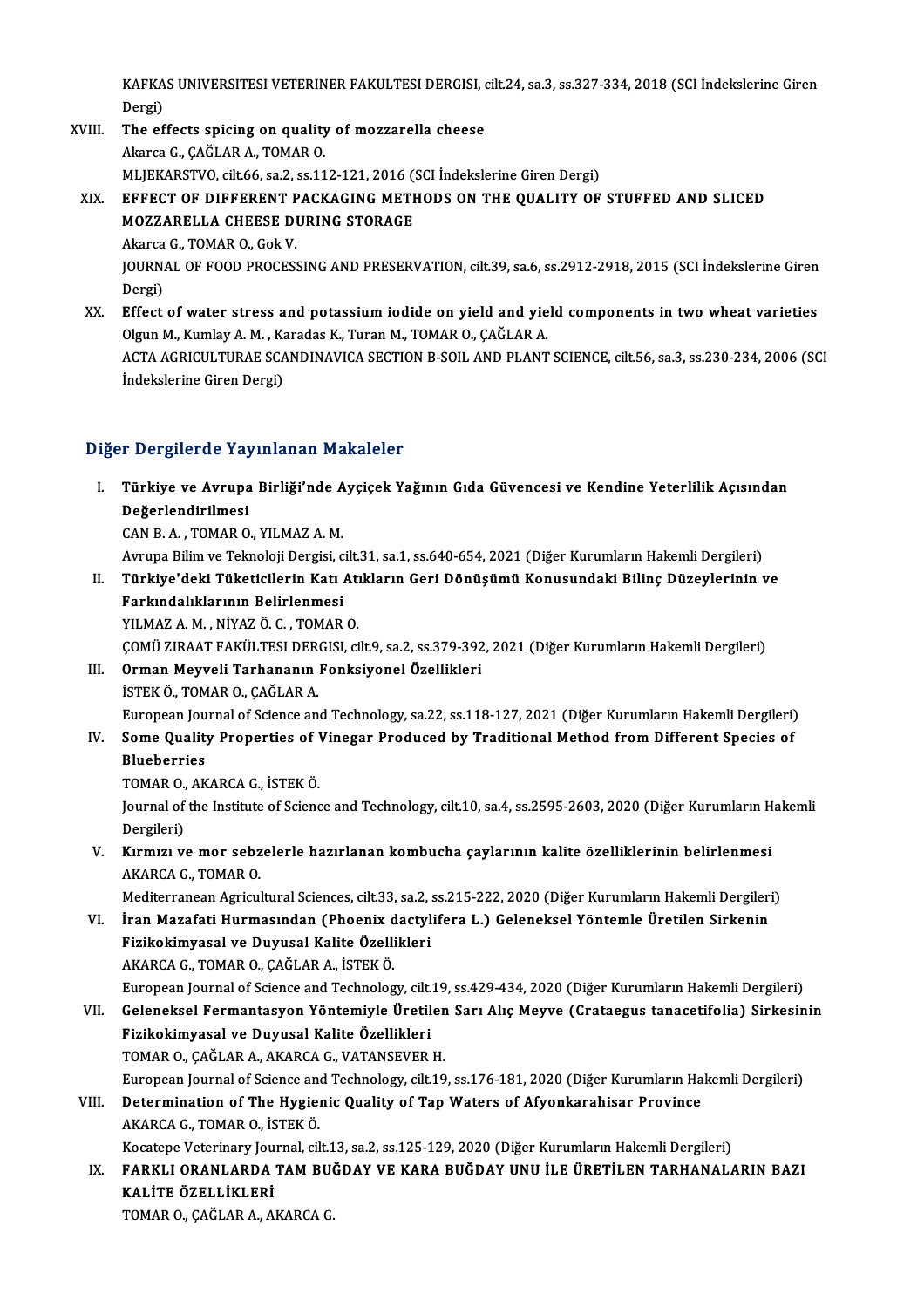GIDA / THE JOURNAL OF FOOD, cilt.45, sa.3, ss.421-432, 2020 (Diğer Kurumların Hakemli Dergileri)<br>Celeneksel Yöntemle Ünstilen Kaktüs Meuve (Opuntia fiaus indise L.) Sinkesinin Besu Eisij

X. Geleneksel Yöntemle Üretilen Kaktüs Meyve (Opuntia ficus-indica L.) Sirkesinin Bazı Fizikokimyasal<br>ve Duyusal Özellikleri GIDA / THE JOURNAL OF<br>Geleneksel Yöntemle İ<br>ve Duyusal Özellikleri<br>SAĞLAR A AKARCA S ve Duyusal Özellikleri<br>ÇAĞLAR A., AKARCA G., TOMAR O., EKMEKÇİ E.<br>European Journal of Science and Technology, cilt.18, ss.952-957, 2020 (Diğer Kurumların Hakemli Dergileri)<br>The Antibasterial Effests of the Different Extras

ÇAĞLAR A., AKARCA G., TOMAR O., EKMEKÇİ E.

XI. The Antibacterial Effects of the Different Extracts of Oenothera biennis and Origanumminutiflorum European Journal of Science and Technology, cilt.18, ss.952-957, 2020<br>The Antibacterial Effects of the Different Extracts of Oenother<br>O. Schwarz et. P. H. Davis on Food-borne Pathogenic Bacteria<br>AKAPCA C. TOMAP O. O. Schwarz et. P. H. Davis on Food-borne Pathogenic Bacteria<br>AKARCA G., TOMAR O. O. Schwarz et. P. H. Davis on Food-borne Pathogenic Bacteria<br>AKARCA G., TOMAR O.<br>Selcuk Journal of Agricultural and Food Sciences, cilt.34, sa.1, ss.78-83, 2020 (Diğer Kurumların Hakemli Dergileri)<br>Cirisin (Asphodolus acet

XII. Çirişin (Asphodelus aestivus Brot.) Bazı Gıda Kaynaklı Patojen Bakteriler Üzerindeki Antibakteriyel<br>Etkisi Selcuk<br><mark>Çirişii</mark><br>Etkisi<br>TOMAI

```
TOMAR O., AKARCA G.
```
European Journal of Science and Technology, cilt.18, ss.11-15, 2020 (Diğer Kurumların Hakemli Dergileri)

TOMAR O., AKARCA G.<br>European Journal of Science and Technology, cilt.18, ss.11-15, 2020 (Diğer Kurumların Hakemli Dergileri)<br>XIII. Determination of Antifungal Effects of Some Berry Fruits Ethanol Extracts by Disc Diffu European Journal of Science and Teo<br>Determination of Antifungal Effe<br>TOMAR O., AKARCA G., BAŞPINAR E.<br>Turkish Journal of Asrigulture - Esse Determination of Antifungal Effects of Some Berry Fruits Ethanol Extracts by Disc Diffusion Meth<br>TOMAR O., AKARCA G., BAŞPINAR E.<br>Turkish Journal of Agriculture - Food Science and Technology, cilt.8, sa.2, ss.442-448, 2020

TOMAR O., AKARCA G., BAŞPINAR E.<br>Turkish Journal of Agriculture - Food Science and Technology, cilt.8, sa.2, ss.442-448, 2020 (Diğer Kurumların<br>Hakemli Dergileri) Turkish Journal of Agriculture - Food Science and Technology, cilt.8, sa.2, ss.442-448, 2020 (Diğer K<br>Hakemli Dergileri)<br>XIV. Some Quality Properties of Malt Vinegars Produced with Different Germination Periods<br>TOMAR O. AK

Hakemli Dergileri)<br>Some Quality Properties of Ma<br>TOMAR O., AKARCA G., ÇAĞLAR A.<br>Kesstane Veterinary Jeurnal, silt 1 Some Quality Properties of Malt Vinegars Produced with Different Germination Peri<br>TOMAR O., AKARCA G., ÇAĞLAR A.<br>Kocatepe Veterinary Journal, cilt.13, sa.1, ss.30-37, 2020 (Diğer Kurumların Hakemli Dergileri)<br>Peru Giž Olar

Kocatepe Veterinary Journal, cilt.13, sa.1, ss.30-37, 2020 (Diğer Kurumların Hakemli Dergileri)

TOMAR O., AKARCA G., ÇAĞLAR A.<br>Kocatepe Veterinary Journal, cilt.13, sa.1, ss.30-37, 2020 (Diğer Kurumların Hakemli Dergileri)<br>XV. Bazı Çiğ Olarak Tüketilen Mor Sebzelerin Etanol Ekstraktlarının Gıda Kaynaklı Küfler Üzerin Bazı Çiğ Olarak Tüketilen Mor Sebzelerin Et<br>Antifungal Etkileri<br>AKARCA G., TOMAR O., BAŞPINAR E., YILDIRIM G.<br>Turkich Journal of Agriculture. Food Science and

Turkish Journal of Agriculture - Food Science and Technology, cilt.8, sa.2, ss.436-441, 2020 (Diğer Kurumların<br>Hakemli Dergileri) AKARCA G., TOMAR<br>Turkish Journal of<br>Hakemli Dergileri)<br>Physisochemisal Turkish Journal of Agriculture - Food Science and Technology, cilt.8, sa.2, ss.436-441, 20<br>Hakemli Dergileri)<br>XVI. Physicochemical, microbiological and sensory properties of red beet vinegar<br>TOMAR O AKARGA C CAČLAR A

## Hakemli Dergileri)<br><mark>Physicochemical, microbiologi</mark><br>TOMAR O., AKARCA G., ÇAĞLAR A.<br>PAMIKKALE UNIVERSITY JOURNA TOMAR O., AKARCA G., ÇAĞLAR A.<br>PAMUKKALE UNIVERSITY JOURNAL OF ENGINEERING SCIENCES-PAMUKKALE UNIVERSITESI MUHENDISLIK

BILIMLERI DERGISI, cilt.26, sa.7, ss.1234-1238, 2020 (ESCI İndekslerine Giren Dergi) PAMUKKALE UNIVERSITY JOURNAL OF ENGINEERING SCIENCES-PAMUKKALE UNIVERSITESI MUHENDISI<br>BILIMLERI DERGISI, cilt.26, sa.7, ss.1234-1238, 2020 (ESCI Indekslerine Giren Dergi)<br>XVII. The effect of figs and orange albedo addition

- traditional dairy dessert Geleneksel bir süt tatlısı olan incir uyutmasının kalite özellikleri üzerine, The effect of figs and orange albedo addition<br>traditional dairy dessert Geleneksel bir süt<br>Incir ve portakal albedosu ilavesinin etkisi<br>CAČLAR A. Akang G. TOMAR O. Gäk V Incir ve portakal albedosu ilavesinin etkisi
	- CAĞLAR A., Akarca G., TOMAR O., Gök V.

Yuzuncu Yil University Journal of Agricultural Sciences, cilt.30, sa.2, ss.407-418, 2020 (Diğer Kurumların Hakemli<br>Dergileri) Yuzuncu Yil University Journal of Agricultural Sciences, cilt.30, sa.2, ss.407-418, 2020 (Diğer Kurumların Hakemli<br>Dergileri)<br>XVIII. Siyah (Ficus carica) ve Beyaz (Ficus alba) İncirlerden Elde Edilen İncir Sütlerinin Antib

Dergileri)<br>Siyah (Ficus carica<br>Antifungal Etkileri<br>AKABCA C. TOMAB C Antifungal Etkileri<br>AKARCA G., TOMAR O. Antifungal Etkileri<br>AKARCA G., TOMAR O.<br>European Journal of Science and Technology, cilt.17, ss.1069-1074, 2019 (Diğer Kurumların Hakemli Dergileri)<br>Kırmızı Bangarın (Beta uulgaris var. Cruenta Alef.) Bazı Cıda Kaynaklı Ba

## AKARCA G., TOMAR O.<br>European Journal of Science and Technology, cilt.17, ss.1069-1074, 2019 (Diğer Kurumların Hakemli Der<br>XIX. Kırmızı Pancarın (Beta vulgaris var. Cruenta Alef.) Bazı Gıda Kaynaklı Patojenler Üzerindek European Journal of Sci<br>Kırmızı Pancarın (Bet<br>Antimikrobiyal Etkisi<br>TOMAR O, YU DIRIM C Kırmızı Pancarın (Be<br>Antimikrobiyal Etkisi<br>TOMAR O., YILDIRIM G.<br>Turkish Journal of Agri

Antimikrobiyal Etkisi<br>TOMAR O., YILDIRIM G.<br>Turkish Journal of Agriculture - Food Science and Technology, cilt.7, ss.54-60, 2019 (Diğer Kurumların Hakemli TOMAR O.,<br>Turkish Jo<br>Dergileri)<br>Investige Turkish Journal of Agriculture - Food Science and Technology, cilt.7, ss.54-60, 2019 (Diğer Kurumların Hakemli<br>Dergileri)<br>XX. Investigation of Some Physicochemical and Microbiological Quality Parameters of Toast Cheese Sol

## Dergileri)<br>Investigation of Some Physicochen<br>Retail in Afyonkarahisar Province<br>AKABCA C. TOMAB O Investigation of Son<br>Retail in Afyonkaral<br>AKARCA G., TOMAR O.<br>Kosstene Veterinary L Retail in Afyonkarahisar Province<br>AKARCA G., TOMAR O.<br>Kocatepe Veterinary Journal, cilt.12, sa.3, ss.235-241, 2019 (Diğer Kurumların Hakemli Dergileri)

XXI. Afyonkarahisar ilinde farklı sütlerden üretilip, değişik ambalajmalzemeleri içeresinde satışa sunulan Kocatepe Veterinary Journal, cilt.12, sa.3, ss.235-241, 2019 (Diğer<br>Afyonkarahisar ilinde farklı sütlerden üretilip, değişik aml<br>Tulum peynirlerinin kimyasal ve mikrobiyolojik özellikleri<br>TOMAR O. AKARCA C Afyonkarahisar ilin<br>Tulum peynirlerinir<br>TOMAR O., AKARCA G.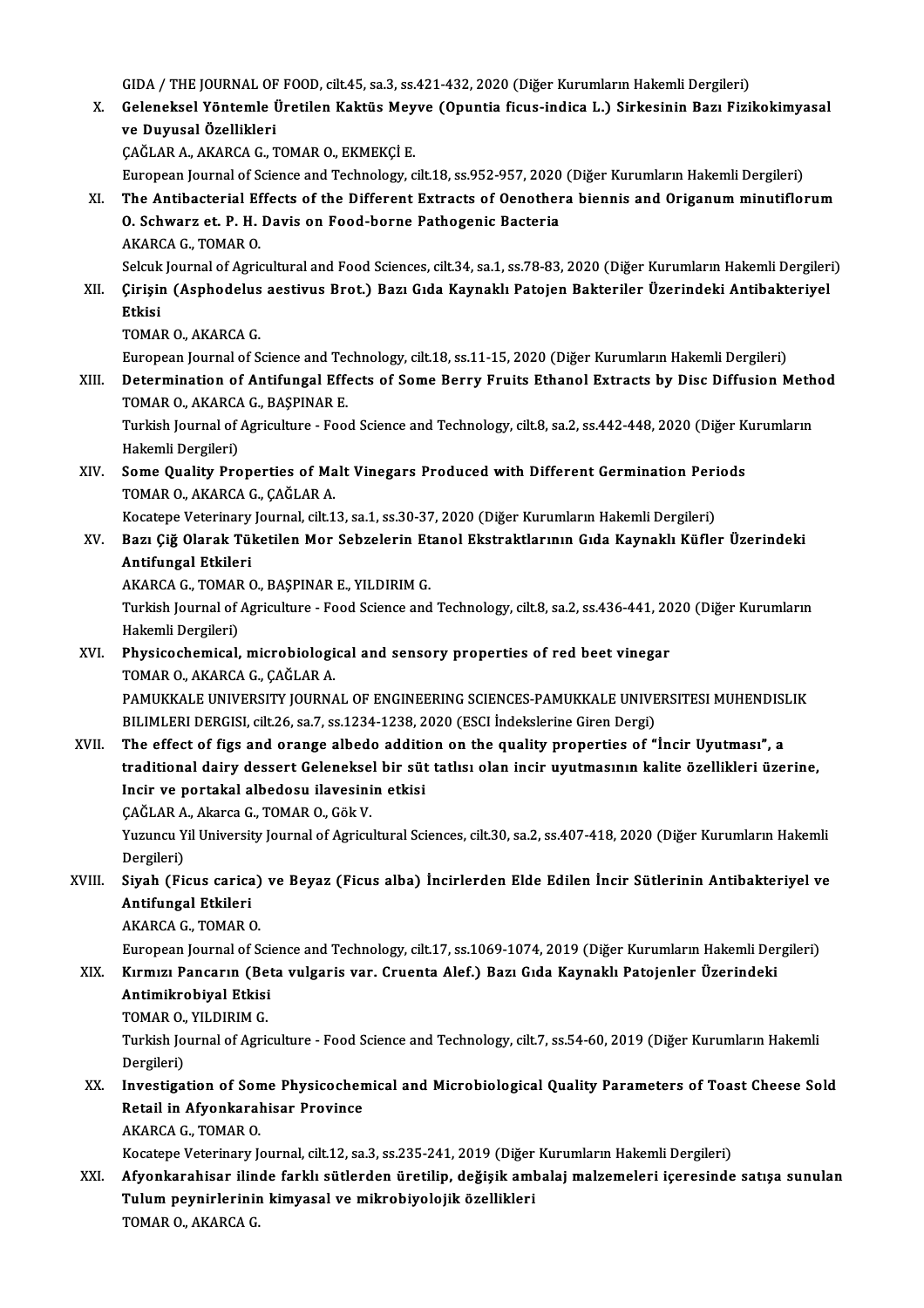| XXII.       | Mediterranean Agricultural Sciences, cilt.32, sa.2, ss.151-157, 2019 (Diğer Kurumların Hakemli Dergileri)<br>Afyonkarahisar İli Semt Pazarlarında Satılan Süzme (Kese) Yoğurtların Kimyasal ve Mikrobiyolojik                        |
|-------------|--------------------------------------------------------------------------------------------------------------------------------------------------------------------------------------------------------------------------------------|
|             | Özellikleri<br>AKARCA G., TOMAR O.                                                                                                                                                                                                   |
|             | Akademik Gıda, cilt.17, sa.2, ss.212-216, 2019 (Diğer Kurumların Hakemli Dergileri)                                                                                                                                                  |
| XXIII.      | Farklı Bitki Ekstraktlarıyla Kaplamanın Kaşar Peynirlerinin Mikrobiyolojik ve Duyusal Kaliteleri<br>Üzerine Etkileri                                                                                                                 |
|             | TOMAR O., AKARCA G.                                                                                                                                                                                                                  |
| <b>XXIV</b> | European Journal of Science and Technology, cilt.15, ss.86-95, 2019 (Diğer Kurumların Hakemli Dergileri)<br>Afyonkarahisar İli Çevresinde Yetişen ve Halk Tarafından Tüketilen Bazı Yabani Bitkilerin                                |
|             | Antioksidan ve Antimikrobiyal Etkileri<br>AKARCA G., TOMAR O.                                                                                                                                                                        |
|             | European Journal of Science and Technology, cilt.15, ss.259-267, 2019 (Diğer Kurumların Hakemli Dergileri)                                                                                                                           |
| XXV         | Effects of Ice Cream Produced with Lemon, Mandarin, and Orange Peel Essential Oils on Some<br>Physicochemical, Microbiological and Sensorial Properties                                                                              |
|             | TOMAR O., AKARCA G.                                                                                                                                                                                                                  |
| XXVI.       | Kocatepe Veterinary Journal, cilt.12, sa.1, ss.62-70, 2019 (Diğer Kurumların Hakemli Dergileri)<br>Değişik Oranlarda Soğan Kabuğu Ekstraktı İlave Edilmiş Köftelerde Çeşitli Kalite Parametrelerinin                                 |
|             | <i>incelenmesi</i>                                                                                                                                                                                                                   |
|             | AKARCA G., ÖZALP E., SAKARYA E., TOMAR O.                                                                                                                                                                                            |
|             | Afyon Kocatepe Üniversitesi Fen ve Mühendislik Bilimleri Dergisi, cilt.18, sa.3, ss.932-945, 2018 (Diğer Kurumların<br>Hakemli Dergileri)                                                                                            |
| XXVII.      | Afyonkarahisar'da Satışa Sunulan Afyon Kaymaklarının Mikrobiyolojik Özellikleri<br>TOMAR O., AKARCA G.                                                                                                                               |
| XXVIII.     | European Journal of Science and Technology, cilt.14, ss.102-109, 2018 (Diğer Kurumların Hakemli Dergileri)<br>Siyah ve Yeşil Çay İle Üretilen Kombucha Çaylarının Antimikrobiyal ve Antioksidatif Özellikleri<br>AKARCA G., TOMAR O. |
| <b>XXIX</b> | European Journal of Science and Technology, cilt.14, ss.96-101, 2018 (Diğer Kurumların Hakemli Dergileri)<br>Farklı Yağ İçeriklerine Sahip İnek ve Manda Sütünün Kefir Danesi ve Starter Kültürle Kefir İçeceği                      |
|             | Üretiminde Kullanılması: Depolama Süresince Protein ve Tirozin İçerikleri<br>TOMAR O., AKARCA G.                                                                                                                                     |
|             | Akademik Gıda, cilt.16, sa.4, ss.395-402, 2018 (Diğer Kurumların Hakemli Dergileri)                                                                                                                                                  |
| XXX.        | Çeşitli Bitki Ekstraktlarının Çiğ köfte Üzerindeki Antimikrobiyal Etkisi<br>KESKIN S. N., ŞIN E., AKARCA G., TOMAR O.                                                                                                                |
|             | Kocatepe Veterinary Journal, cilt.11, sa.3, ss.266-278, 2018 (Diğer Kurumların Hakemli Dergileri)                                                                                                                                    |
| <b>XXXI</b> | Biyobozunur Gıda Ambalaj Malzemeleri<br>KILINÇ M., TOMAR O., ÇAĞLAR A.                                                                                                                                                               |
|             | Afyon Kocatepe Üniversitesi Fen ve Mühendislik Bilimleri Dergisi, cilt.17, sa.3, ss.988-996, 2017 (Diğer Kurumların<br>Hakemli Dergileri)                                                                                            |
| XXXII.      | Antepfıstığı (Pistacia vera L.) ve İnsan Sağlığı Üzerine Etkileri<br>ÇAĞLAR A., TOMAR O., VATANSEVER H., EKMEKÇİ E.                                                                                                                  |
|             | Akademik Gıda, cilt.15, sa.4, ss.436-447, 2017 (Diğer Kurumların Hakemli Dergileri)                                                                                                                                                  |
| XXXIII      | Bütirik Asit: Yapısı, Özellikleri ve Sağlık Üzerine Etkileri<br>ÇAĞLAR A., TOMAR O., EKİZ T.                                                                                                                                         |
|             | Kocatepe Veterinary Journal, cilt.10, sa.3, ss.213-225, 2017 (Diğer Kurumların Hakemli Dergileri)                                                                                                                                    |
| XXXIV.      | Kefir ve Sağlık Açısından Önemi<br>TOMAR O., ÇAĞLAR A., AKARCA G.                                                                                                                                                                    |
|             | Afyon Kocatepe University Journal of Sciences and Engineering, cilt.17, sa.2, ss.834-853, 2017 (Diğer Kurumların<br>Hakemli Dergileri)                                                                                               |
| XXXV.       | Afyonkarahisar İlinde Faaliyet Gösteren Süt İşletmelerinin Hijyen ve Sanitasyon Koşullarına<br>Uygunluğunun Araştırılması                                                                                                            |
|             |                                                                                                                                                                                                                                      |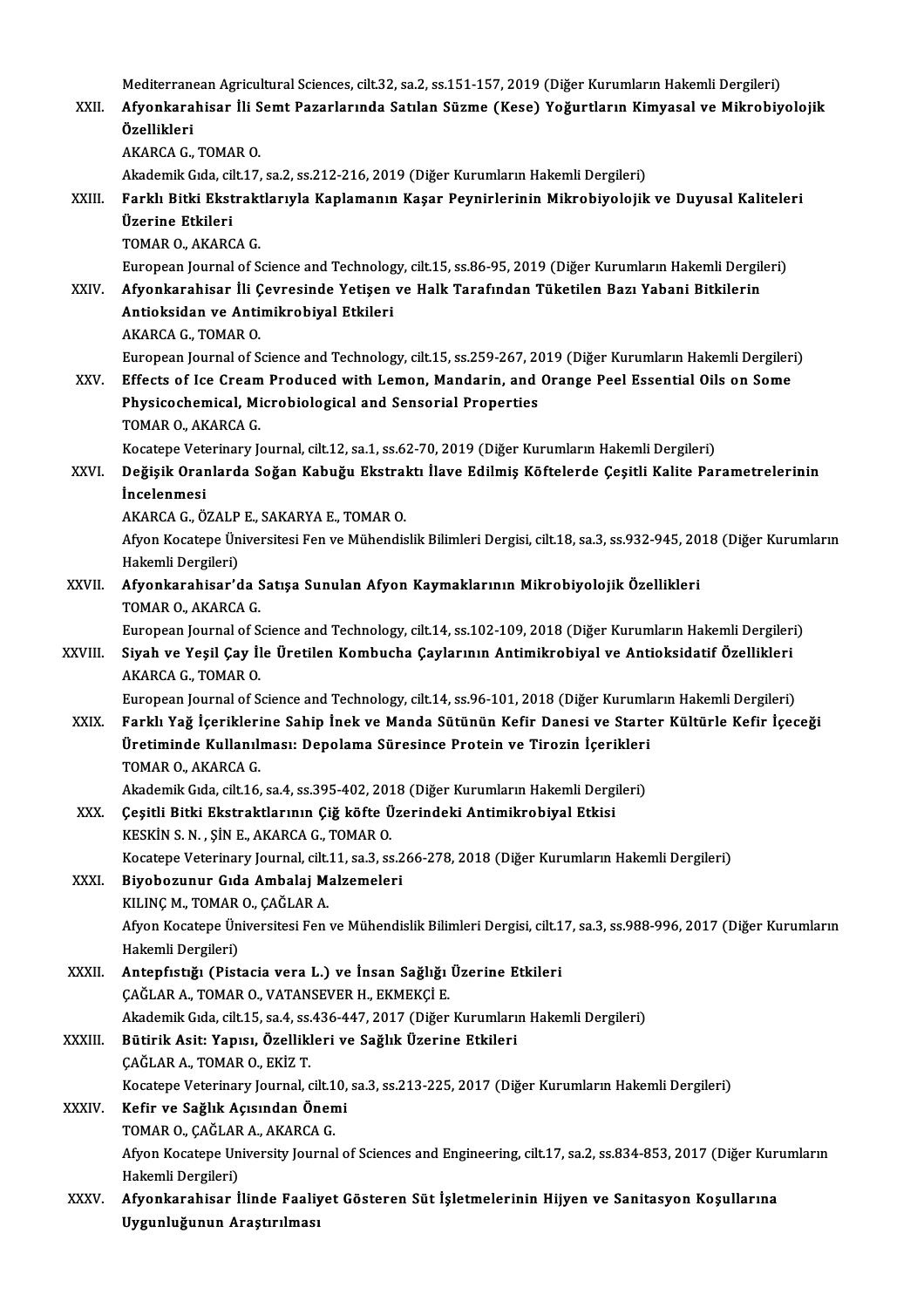|              | AKARCA G., TOMAR O., ÇAĞLAR A.                                                                                      |
|--------------|---------------------------------------------------------------------------------------------------------------------|
|              | Kocatepe Veterinary Journal, cilt.8, sa.2, ss.29-37, 2015 (Diğer Kurumların Hakemli Dergileri)                      |
| XXXVI.       | Değişik Oranlarda Tarçın İlave Edilmiş Pastörize Sütlerde Raf Ömrünün Değişimi                                      |
|              | AKARCA G., KAHRAMAN A., TOMAR O.                                                                                    |
|              | Afyon Kocatepe University Journal of Sciences and Engineering, cilt.15, sa.2, ss.1-9, 2015 (Diğer Kurumların        |
|              | Hakemli Dergileri)                                                                                                  |
| XXXVII.      | Chemical and Microbiological Properties of Karinyagi (Butter Stored in Rumen) Consumed in Turkey                    |
|              | AKARCA G., ÇAĞLAR A., TOMAR O.                                                                                      |
|              | Journal of Food Science and Engineering, cilt.5, sa.1, ss.37-43, 2015 (Diğer Kurumların Hakemli Dergileri)          |
| XXXVIII.     | Production of Afyon Kaymak with Traditional and Technological Methods                                               |
|              | AKARCA G., TOMAR O., CAĞLAR A.                                                                                      |
|              | Journal of Food Science and Engineering, cilt.4, sa.3, ss.115-119, 2014 (Diğer Kurumların Hakemli Dergileri)        |
| <b>XXXIX</b> | Gıda Muhafasında Kullanılan Bazı Doğal Antimikrobiyaller                                                            |
|              | AKARCA G., GÖK V., TOMAR O.                                                                                         |
|              | Kocatepe Veterinary Journal, cilt.7, sa.1, ss.59-68, 2014 (Diğer Kurumların Hakemli Dergileri)                      |
| XL.          | Mozzarella Peyniri Tanımı Üretim Yöntemleri ve Kalite Parametreleri                                                 |
|              | AKARCA G., ÇAĞLAR A., TOMAR O.                                                                                      |
|              | Akademik Gıda, cilt.11, sa.3-4, ss.91-95, 2013 (Diğer Kurumların Hakemli Dergileri)                                 |
| XLI.         | Antioksidan ve Flavonoid Kaynağı Olarak Karabuğday Fagopyrum esculentum Moench<br>TOMAR O., KUMLAY A. M., ÇAĞLAR A. |
|              | Hasad Gıda, cilt.23, sa.274, ss.44-49, 2008 (Diğer Kurumların Hakemli Dergileri)                                    |
| XLII.        | Soya ve Sağlık Üzerine Etkileri                                                                                     |
|              | TOMAR O                                                                                                             |
|              | Akademik Gıda, cilt.5, sa.27, ss.34-39, 2007 (Diğer Kurumların Hakemli Dergileri)                                   |
| XLIII.       | Bazı Buğday Genotiplerinde Verim ve Stabilite Performanslarının Rank Analizi ile Belirlenmesi                       |
|              | Üzerine bir Araştırma                                                                                               |
|              | OLGUN M., KUMLAY A. M., ÇAĞLAR A., TOMAR O.                                                                         |
|              | Anadolu Dergisi-Ege Tarımsal Araştırma Enstitüsü, cilt.16, sa.1, ss.72-82, 2006 (Diğer Kurumların Hakemli           |
|              | Dergileri)                                                                                                          |
| XLIV.        | Gıda Muhafazasında İyonlayıcı Radyasyon Kullanımı ve Son Gelişmeler-II                                              |
|              | TOMAR O., ERTUGAY M. F.                                                                                             |
|              | Dünya Gıda, cilt.10, sa.8, ss.85-89, 2005 (Diğer Kurumların Hakemli Dergileri)                                      |
| XLV.         | Gıda Muhafazasında İyonlayıcı Radyasyon Kullanımı ve Son Gelişmeler-I                                               |
|              | TOMAR O., ERTUGAY M. F.                                                                                             |
|              | Dünya Gıda, cilt.10, sa.7, ss.71-75, 2005 (Diğer Kurumların Hakemli Dergileri)                                      |
| XLVI.        | Yenilebilir Film ve Kaplamalar                                                                                      |
|              | ERTUGAY M. F., TOMAR O.                                                                                             |
|              | Akademik Gıda, cilt.2, sa.10, ss.8-14, 2004 (Diğer Kurumların Hakemli Dergileri)                                    |
|              |                                                                                                                     |

#### Kitap & Kitap Bölümleri

- itap & Kitap Bölümleri<br>I. Amarant (Amaranthus spp.) Bitkisinin Genel Özellikleri ve Bileşenleri<br>TOMAR O. SANCAR R Amarant (Amaranth<br>TOMAR O., SANCAR B.<br>Tirect Orman vs Su Üs TOMAR O., SANCAR B.<br>Ziraat, Orman ve Su Ürünleri Alanında Gelişmeler, Doç. Dr. Atilla ATİK, Editör, Duvar Yayınları, İzmir, ss.5-32, 2022
- II. Antimicrobial Nanocoating for Food Industry MERALR.,CEYLANZ.,KUTLUN.,KILIÇERA.,ÇAĞLARA.,TOMARO. Antimicrobial Nanocoating for Food Industry<br>MERAL R., CEYLAN Z., KUTLU N., KILIÇER A., ÇAĞLAR A., TOMAR O.<br>Handbook of Microbial Nanotechnology, Chaudhery Mustansar Hussain, Editör, Elsevier Academic Press, Newark,<br>NL cs 2 MERAL R., CEYLAN Z.<br>Handbook of Microbi<br>NJ, ss.255-283, 2022<br>Covid 10 Bandomis Handbook of Microbial Nanotechnology, Chaudhery Mustansar Hussain, Editör, El<br>NJ, ss.255-283, 2022<br>III. Covid-19 Pandemisiyle Küresel Tedarik Zincirlerinde Yaşanan Sıkıntılar<br>VII.M47.A.M. TOMAR.Q
- NJ, ss.255-283, 2022<br><mark>Covid-19 Pandemisiyl</mark>ı<br>YILMAZ A. M. , TOMAR 0.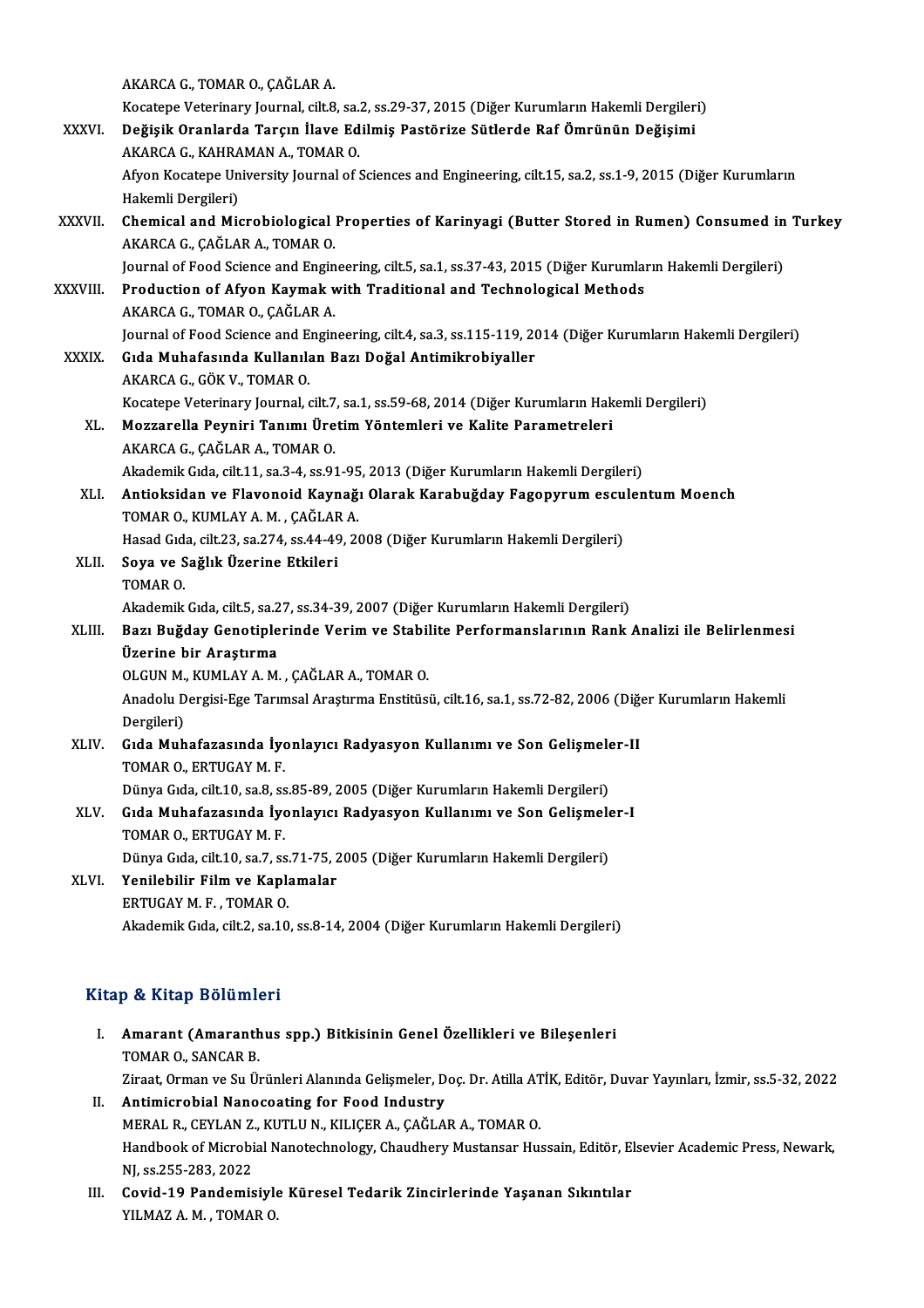Covid-19 Pandemi Sürecine Eğitimden Ekonomiye Farklı Perspektiflerden Bakış, Dr. Sümeyye ALTIPARMAK, Editör,<br>İksed Yayınevi, Ankara, 99,81,99,2022 Covid-19 Pandemi Sürecine Eğitimden<br>İksad Yayınevi, Ankara, ss.81-99, 2022<br>Tüketisilerin Ceri Dönüsüm Deure: İksad Yayınevi, Ankara, ss.81-99, 2022

- IV. Tüketicilerin Geri Dönüşüm Davranışları İle İlgili Bir Literatür İncelemesi<br>YILMAZ A. M., NİYAZ Ö. C., TOMAR O. Tüketicilerin Geri Dönüşüm Davranışları İle İlgili Bir Literatür İncelemesi<br>YILMAZ A. M. , NİYAZ Ö. C. , TOMAR O.<br>Ziraat, Orman ve Su Ürünlerinde Araştırma ve Değerlendirmeler-II, Prof. Dr. Ali Musa BOZDOĞAN, Prof. Dr. Nig YILMAZ A. M. , NİYAZ Ö. C. , TOMAR O.<br>Ziraat, Orman ve Su Ürünlerinde Araştırma ve Değerlendirmeler-I<br>Yarpuz BOZDOĞAN, Editör, Gece Kitaplığı, Ankara, ss.63-82, 2021<br>Coğrafi İsaret Konusunu, Tüketisiler, Asısından Ele Alan Ziraat, Orman ve Su Ürünlerinde Araştırma ve Değerlendirmeler-II, Prof. Dr. Ali Musa BOZDOĞAN, Prof. Dr. Ni,<br>Yarpuz BOZDOĞAN, Editör, Gece Kitaplığı, Ankara, ss.63-82, 2021<br>V. Coğrafi İşaret Konusunu Tüketiciler Açısından
- Yarpuz BOZDOĞAN, Editör, Gece Kitap<br>Coğrafi İşaret Konusunu Tüketicil<br>YILMAZ A. M. , NİYAZ Ö. C. , TOMAR O.<br>Ziraat Orman ve Su Ürünlerinde Arası YILMAZ A. M. , NİYAZ Ö. C. , TOMAR O.<br>Ziraat, Orman ve Su Ürünlerinde Araştırma ve Değerlendirmeler, Prof. Dr. Taner AKAR, Doç. Dr. Tugay AYASAN, YILMAZ A. M. , NİYAZ Ö. C. , TOMAR O.<br>Ziraat, Orman ve Su Ürünlerinde Araştırma ve Değerlendirmeler, Prof.<br>Doç. Dr. Ümit AYATA,, Editör, Gece Kitaplığı, Ankara, ss.181-211, 2021<br>Meggarella Beynini
- VI. Mozzarella Peyniri<br>AKARCA G., CAĞLAR A., TOMAR O. Doç. Dr. Ümit AYATA,, Editör, Gece<br><mark>Mozzarella Peyniri</mark><br>AKARCA G., ÇAĞLAR A., TOMAR O.<br>LAR LAMPERT Asadomis Publishir LAP LAMBERT Academic Publishing, Deutschland, 2017 AKARCA G., ÇAĞLAR A., TOMAR O.<br>LAP LAMBERT Academic Publishing<br>VII. Functional Properties Of Clove<br>TOMAR O. KILING M
- LAP LAMBERT Acade<br>Functional Propert<br>TOMAR O., KILINÇ M.<br>Fon Matematik Müha Functional Properties Of Clove<br>TOMAR O., KILINÇ M.<br>Fen, Matematik, Mühendislik ve Doğa Araştırmaları 2017, Çiftçi, N. et al., Editör, Çizgi Bookstore Publications, TOMAR O., KILINÇ M.<br>Fen, Matematik, Mühen<br>Konya, ss.85-90, 2017<br>Ferkk Cežrefi Bölge Fen, Matematik, Mühendislik ve Doğa Araştırmaları 2017, Çiftçi, N. et a<br>Konya, ss.85-90, 2017<br>VIII. Farklı Coğrafi Bölgelerdeki Mineralli Suların Kalite Özellikleri<br>Ven M.T., Coğlar A. Temar Q
- Konya, ss.85-90, 2017<br><mark>Farklı Coğrafi Bölgelerdeki</mark><br>Uçar M. T. , Çağlar A., Tomar O.<br>LAR LAMPEPT Agademiş Publi Farklı Coğrafi Bölgelerdeki Mineralli Suların Kalit<br>Uçar M. T. , Çağlar A., Tomar O.<br>LAP LAMBERT Academic Publishing, Saarbrücken, 2016<br>Cida Muhafarasında İvanlayısı Badyasyan Kullanı
- Uçar M. T. , Çağlar A., Tomar O.<br>LAP LAMBERT Academic Publishing, Saarbrücken, 2016<br>IX. Gıda Muhafazasında İyonlayıcı Radyasyon Kullanımı ve Son Gelişmeler<br>TOMAR O., ERTUGAY M. F. LAP LAMBERT Academic F<br>Gıda Muhafazasında İye<br>TOMAR O., ERTUGAY M. F.<br>LAB LAMBERT Academis F LAP LAMBERT Academic Publishing, Saarbrücken, Deutschland, 2016

# LAP LAMBERT Academic Publishing, Saarbrucken, Deutschland, 2016<br>Hakemli Kongre / Sempozyum Bildiri Kitaplarında Yer Alan Yayınlar

- akemli Kongre / Sempozyum Bildiri Kitaplarında Yer Alan Yayınlar<br>I. Antioxidant and Antimicrobial Properties of the Plant Agrimonia eupatoria L. I. Antioxidant and Antimicrobial Properties of the Plant Agrimonia eupatoria L.<br>CAĞLAR A., TOMAR O., SANCAR B., ATASEVEN M. Antioxidant and Antimicrobial Properties of the Plant Agrimonia eupatoria L.<br>ÇAĞLAR A., TOMAR O., SANCAR B., ATASEVEN M.<br>9th International Conference on Agriculture, Animal Sciences and Rural Development (ISPEC 2022), Burd CAĞLAR A., TOMAR O., SANCAR B., *1*<br>9th International Conference on Ag<br>Türkiye, 19 Mart 2022, ss.833-846<br>Difficulties in Eood Socurity wi 9th International Conference on Agriculture, Animal Sciences and<br>Türkiye, 19 Mart 2022, ss.833-846<br>II. Difficulties in Food Security with the Covid-19 Pandemic<br>CAČLAR A TOMAR O, VILMAZ A M. ATASEVEN M
- Türkiye, 19 Mart 2022, ss.833-846<br>II. Difficulties in Food Security with the Covid-19 Pandemic<br>CAĞLAR A., TOMAR O., YILMAZ A. M. , ATASEVEN M. Difficulties in Food Security with the Covid-19 Pandemic<br>ÇAĞLAR A., TOMAR O., YILMAZ A. M. , ATASEVEN M.<br>9th International Conference on Agriculture, Animal Sciences and Rural Development (ISPEC 2022), Burdur,<br>Türkiye 19 M CAĞLAR A., TOMAR O., YILMAZ A. M<br>9th International Conference on Ag<br>Türkiye, 19 Mart 2022, ss.764-773<br>Eunstional Easd and Pharmass 9th International Conference on Agriculture, Animal Sciences and Rural Development (IS<br>Türkiye, 19 Mart 2022, ss.764-773<br>III. Functional Food and Pharmacological Properties of Capparis spinosa L. Plant<br>SANGAR R. TOMAR O
- Türkiye, 19 Mart 2022<br>Functional Food an<br>SANCAR B., TOMAR O.<br><sup>Oth International Conf</sub></sup> SANCAR B., TOMAR O.<br>9th International Conference on Agriculture, Animal Sciences and Rural Development (ISPEC 2022), Burdur, SANCAR B., TOMAR O.<br>9th International Conference on Ag<br>Türkiye, 19 Mart 2022, ss.716-737<br>Plants Containing Natural Dyes
- IV. Plants Containing Natural Dyes and Their Sustainability Türkiye, 19 Mart 2022<br>Plants Containing N<br>SANCAR B., TOMAR 0.<br><sup>Oth International Cont</sup> Plants Containing Natural Dyes and Their Sustainability<br>SANCAR B., TOMAR 0.<br>9th International Conference on Agriculture, Animal Sciences and Rural Development (ISPEC 2022), Burdur,<br>Türkiye 19 Mert 2022, 85.702.715. SANCAR B., TOMAR O.<br>9th International Conference on Ag<br>Türkiye, 19 Mart 2022, ss.703-715<br>The Impertance of Agricultural 9th International Conference on Agriculture, Animal Sciences and R<br>Türkiye, 19 Mart 2022, ss.703-715<br>V. The Importance of Agricultural Production for Food Safety<br>TOMAR O. VILMAZ A.M
- Türkiye, 19 Mart 2022, ss.703-715<br>V. The Importance of Agricultural Production for Food Safety<br>TOMAR 0., YILMAZ A. M. The Importance of Agricultural Production for Food Safety<br>TOMAR O., YILMAZ A. M.<br>9th International Conference on Agriculture, Animal Sciences and Rural Development (ISPEC 2022), Burdur,<br>Türkiye 19 Mart 2022, 83,752,762 TOMAR O., YILMAZ A. M.<br>9th International Conference on Ag<br>Türkiye, 19 Mart 2022, ss.752-763<br>Coographical Indiastion Chooge 9th International Conference on Agriculture, Animal Sciences and Rural Develor<br>Türkiye, 19 Mart 2022, ss.752-763<br>VI. Geographical Indication Cheese Consumption Behavior of Consumers<br>VII MAZ A M. TOMAR O. NiVAZ Ö.C
- Türkiye, 19 Mart 2022, ss.752-763<br>Geographical Indication Cheese C<br>YILMAZ A. M. , TOMAR O., NİYAZ Ö. C.<br><sup>Oth Intornational Conference on Agri</sup> 9th International Conference on Agriculture, Animal Sciences and Rural Development (ISPEC 2022), Burdur,<br>Türkiye, 19 Mart 2022, ss.774-789 YILMAZ A.M., TOMAR O., NİYAZ Ö.C.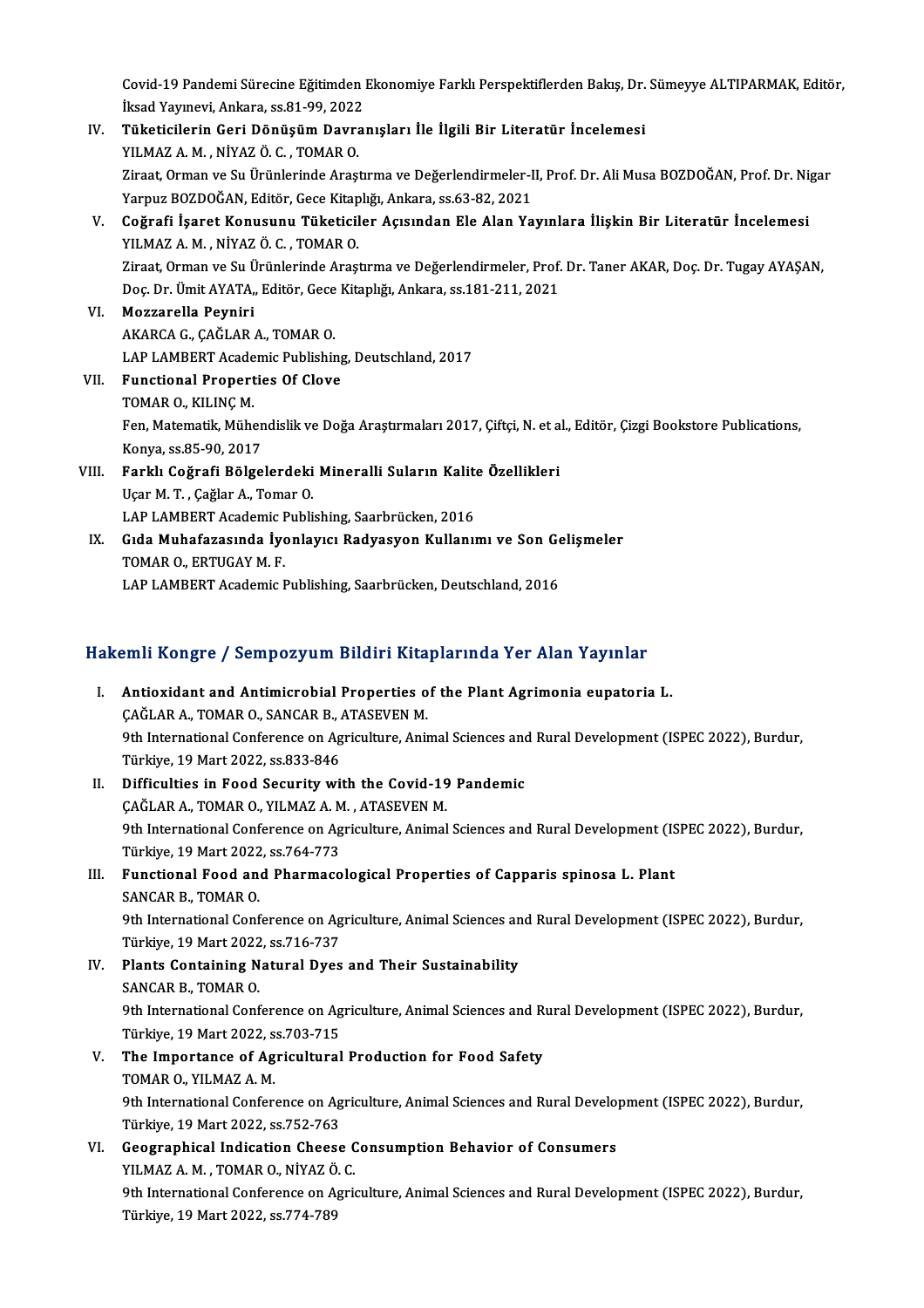VII. Usage of Amaranthus spp. As A Functional and Alternative Nutritional Source<br>TOMAR O, SANCAR R Usage of Amaranth<br>TOMAR O., SANCAR B.<br><sup>Oth International Conf</sub></sup> TOMAR O., SANCAR B.<br>9th International Conference on Agriculture, Animal Sciences and Rural Development (ISPEC 2022), Burdur, Türkiye,19Mart2022, ss.923-941 9th International Conference on Agriculture, Animal Sciences and Rural<br>Türkiye, 19 Mart 2022, ss.923-941<br>VIII. The Future of Agricultural Tourism (Agro-Tourism) In Turkey<br>VII MAZ A M TOMAR O Türkiye, 19 Mart 2022, ss<br>The Future of Agricult<br>YILMAZ A.M. , TOMAR 0.<br><sup>Oth International Confere</sup> The Future of Agricultural Tourism (Agro-Tourism) In Turkey<br>YILMAZ A. M. , TOMAR O.<br>9th International Conference on Agriculture, Animal Sciences and Rural Development (ISPEC 2022), Burdur,<br>Türkiye 19 Mart 2022, SS 790, 804 YILMAZ A. M. , TOMAR O.<br>9th International Conference on Ag<br>Türkiye, 19 Mart 2022, ss.790-804<br>A Sample Observation for Castl 9th International Conference on Agriculture, Animal Sciences and Rural Development (ISPEC 2022), Burdur,<br>Türkiye, 19 Mart 2022, ss.790-804<br>IX. A Sample Observation for Gastronomic Applications: Interaction of Lemon or Appl Türkiye, 19 Mart 2022, ss.790-804<br>A Sample Observation for Gastronomic App<br>Olive Oil with Sea Bass Fillet and Beefsteak<br>CEVLAN 7, TOMAR O, CAČLAR A, CETINKAVA T A Sample Observation for Gastronomic App<br>Olive Oil with Sea Bass Fillet and Beefsteak<br>CEYLAN Z., TOMAR O., ÇAĞLAR A., ÇETİNKAYA T.<br>III BALKAN ACRICULTIPAL CONCRESS (ACRIBA Olive Oil with Sea Bass Fillet and Beefsteak<br>CEYLAN Z., TOMAR O., ÇAĞLAR A., ÇETİNKAYA T.<br>III. BALKAN AGRICULTURAL CONGRESS (AGRIBALKAN 2021), Edirne, Türkiye, 29 Ağustos 2021, ss.828-838 X. A Sensory Observation at a House for Different Fish Species Stored at RoomTemperature III. BALKAN AGRICULTURAL CONGRESS (AGRIBA<br>A Sensory Observation at a House for Diffe<br>CEYLAN Z., TOMAR O., ÇAĞLAR A., ÇETİNKAYA T.<br>2nd International Conference on Bow Materials t 2nd International Conference on Raw Materials to Processed Foods (RPFOODS 2021), Adana, Türkiye, 03 Haziran 2021, ss.142-149 CEYLAN Z., TOMA<br>2nd International<br>2021, ss.142-149 2nd International Conference on Raw Materials to Processed Foods (RPFOODS 2<br>2021, ss.142-149<br>XI. A Sensory Observation for Cold Stored Beef Steak and Norway Salmon<br>CEVLAN Z. TOMAR O. CAČLAR A. CETINKAVA T. 2021, ss.142-149<br>A Sensory Observation for Cold Stored Bee<br>CEYLAN Z., TOMAR O., ÇAĞLAR A., ÇETİNKAYA T.<br>2nd International Conference en Bayı Meteriala t A Sensory Observation for Cold Stored Beef Steak and Norway Salmon<br>CEYLAN Z., TOMAR O., ÇAĞLAR A., ÇETİNKAYA T.<br>2nd International Conference on Raw Materials to Processed Foods (RPFOODS 2021), Adana, Türkiye, 03 Haziran<br>20 CEYLAN Z., TOMA<br>2nd International<br>2021, ss.236-242<br>Tületisilerin Ce 2nd International Conference on Raw Materials to Processed Foods (RPFOODS 202<br>2021, ss.236-242<br>XII. Tüketicilerin Geri Dönüşüm Davranışları İle İlgili Bir Literatür İncelemesi<br>VII.MAZAM, NİVAZÖ C, TOMAR O 2021, ss.236-242<br>XII. Tüketicilerin Geri Dönüşüm Davranışları İle İlgili Bir Literatür İncelemesi<br>YILMAZ A.M., NİYAZ Ö.C., TOMAR O. International Climate Change Congress (IGCCC 2021), Çanakkale, Türkiye, 03 Haziran 2021, ss.339-340 YILMAZ A. M. , NİYAZ Ö. C. , TOMAR O.<br>International Climate Change Congress (IGCCC 2021), Çanakkale, Türkiye, 03 Haziran 2021, ss.339-340<br>XIII. Türkiye'deki Tüketicilerin Katı Atıkların Geri Dönüşümü Konusundaki Bilinç International Climate Change Congr<br>Türkiye'deki Tüketicilerin Katı<br>Farkındalıklarının Belirlenmesi<br>YU MAZ A M. NİYAZÖ C. TOMAP Türkiye'deki Tüketicilerin Katı Atı<br>Farkındalıklarının Belirlenmesi<br>YILMAZ A.M., NİYAZ Ö.C., TOMAR O.<br>International Climate Change Congres Farkındalıklarının Belirlenmesi<br>YILMAZ A. M. , NİYAZ Ö. C. , TOMAR O.<br>International Climate Change Congress (IGCCC 2021), Çanakkale, Türkiye, 03 Haziran 2021, ss.289-290<br>Yumurtada Kalitavi Etkilovan Faktörler YILMAZ A. M. , NİYAZ Ö. C. , TOMAR O.<br>International Climate Change Congress (IGCC)<br>XIV. Yumurtada Kaliteyi Etkileyen Faktörler<br>ISTEK Ö., TOMAR O. International Climat<br>**Yumurtada Kalite<br>İSTEK Ö., TOMAR O.**<br>4. Uluslararesı Tarır Yumurtada Kaliteyi Etkileyen Faktörler<br>İSTEK Ö., TOMAR O.<br>4. Uluslararası Tarım, Çevre ve Sağlık Kongresi (ICAEH 2021), Aydın, Türkiye, 20 Mayıs 2021, ss.93-100<br>Akgünlük Ağası (Roswellia serrata), Bosinesinin Cesitli Cösüs İSTEK Ö., TOMAR O.<br>4. Uluslararası Tarım, Çevre ve Sağlık Kongresi (ICAEH 2021), Aydın, Türkiye, 20 Mayıs 2021, ss.93-100<br>XV. Akgünlük Ağacı (Boswellia serrata) Reçinesinin Çeşitli Çözücülerdeki Ekstraktlarının Antibak 4. Uluslararası Tarım, Çev<br>Akgünlük Ağacı (Bosw<br>Etkisinin Belirlenmesi<br>TOMAR O. İSTEK Ö Akgünlük Ağacı (I<br>Etkisinin Belirlen<br>TOMAR O., İSTEK Ö.<br>4. Illuslararası Tanır <mark>Etkisinin Belirlenmesi</mark><br>TOMAR O., İSTEK Ö.<br>4. Uluslararası Tarım, Çevre ve Sağlık Kongresi (ICAEH 2021), Aydın, Türkiye, 20 Mayıs 2021, ss.101-108 TOMAR O., İSTEK Ö.<br>4. Uluslararası Tarım, Çevre ve Sağlık Kongresi (ICAEH 2021), Aydın, Türkiye, 20 Mayıs 2021, ss.101-108<br>XVI. Serbest Gezinen ve Kafes Tipi Yetiştirme Sistemlerindeki Tavuklardan Elde Edilen Yumurtala 4. Uluslararası Tarım, Çevre ve Sağlık Kon<sub>i</sub><br>Serbest Gezinen ve Kafes Tipi Yetiştiı<br>Kalite Özelliklerinin Karşılaştırılması<br>TOMAR O. İSTEK Ö Serbest Gezinen<br>Kalite Özelliklerin<br>TOMAR 0., İSTEK Ö.<br>4th International He Kalite Özelliklerinin Karşılaştırılması<br>TOMAR 0., İSTEK Ö.<br>4th International Health Science and Life Congress (IHSLC 2021), Burdur, Türkiye, 08 Nisan 2021, ss.825-831<br>Süt Ürünlerinde Tıbbi ve Arematik Bitkilerin Kullenımı TOMAR O., İSTEK Ö.<br>4th International Health Science and Life Congress (IHSLC 202<br>XVII. 8üt Ürünlerinde Tıbbi ve Aromatik Bitkilerin Kullanımı<br>İSTEK Ö., TOMAR O. 4th International He<br>Süt Ürünlerinde T<br>İSTEK Ö., TOMAR O.<br>4th International He Süt Ürünlerinde Tıbbi ve Aromatik Bitkilerin Kullanımı<br>İSTEK Ö., TOMAR O.<br>4th International Health Science and Life Congress (IHSLC 2021), Burdur, Türkiye, 08 Nisan 2021, ss.815-824<br>Pharmasologiaal Proportiac of Eaglawood XVIII. Pharmacological Properties of Eaglewood Plant (Aquilaria agallocha Roxb.)<br>TOMAR O., İSTEK Ö. 4th International He<br>Pharmacological<br>TOMAR O., İSTEK Ö.<br><sup>2. Hluclarorocu Toru</sub></sup> 3. Uluslararası Tarım, Çevre ve Sağlık Kongresi (ICAEH 2020), Aydın, Türkiye, 12 - 14 Kasım 2020, ss.642-650 TOMAR O., İSTEK Ö.<br>3. Uluslararası Tarım, Çevre ve Sağlık Kongresi (ICAEH 2020), Aydın, Türkiye, 12 - 14 Kasım 2020, ss.642-<br>XIX. Determination of Antimicrobial Effect of Almond Tree (Prunus amygdalus L.) Resin Extract 3. Uluslararası Tarın<br>Determination of<br>TOMAR 0., İSTEK Ö.<br><sup>2. Hluslararası Tarın</sup> TOMAR O., İSTEK Ö.<br>3. Uluslararası Tarım, Çevre ve Sağlık Kongresi (ICAEH 2020), Aydın, Türkiye, 12 - 14 Kasım 2020, ss.651-658 TOMAR O., İSTEK Ö.<br>3. Uluslararası Tarım, Çevre ve Sağlık Kongresi (ICAEH 2020), Ay<br>XX. Black Garlic (Allium sativum L.) and Biological Activities<br>TOMAR O. İSTEK Ö 3. Uluslararası Tarım<br><mark>Black Garlic (Alliu</mark><br>TOMAR 0., İSTEK Ö.<br>IV. International Eu Black Garlic (Allium sativum L.) and Biological Activities<br>TOMAR 0., İSTEK Ö.<br>IV. International Eurasian Agriculture and Natural Sciences Congress (Agrieurasia 2020), Antalya, Türkiye, 30 - 31<br>Elim 2020, 32 225 221 TOMAR O., İSTEK Ö.<br>IV. International Euras<br>Ekim 2020, ss.225-231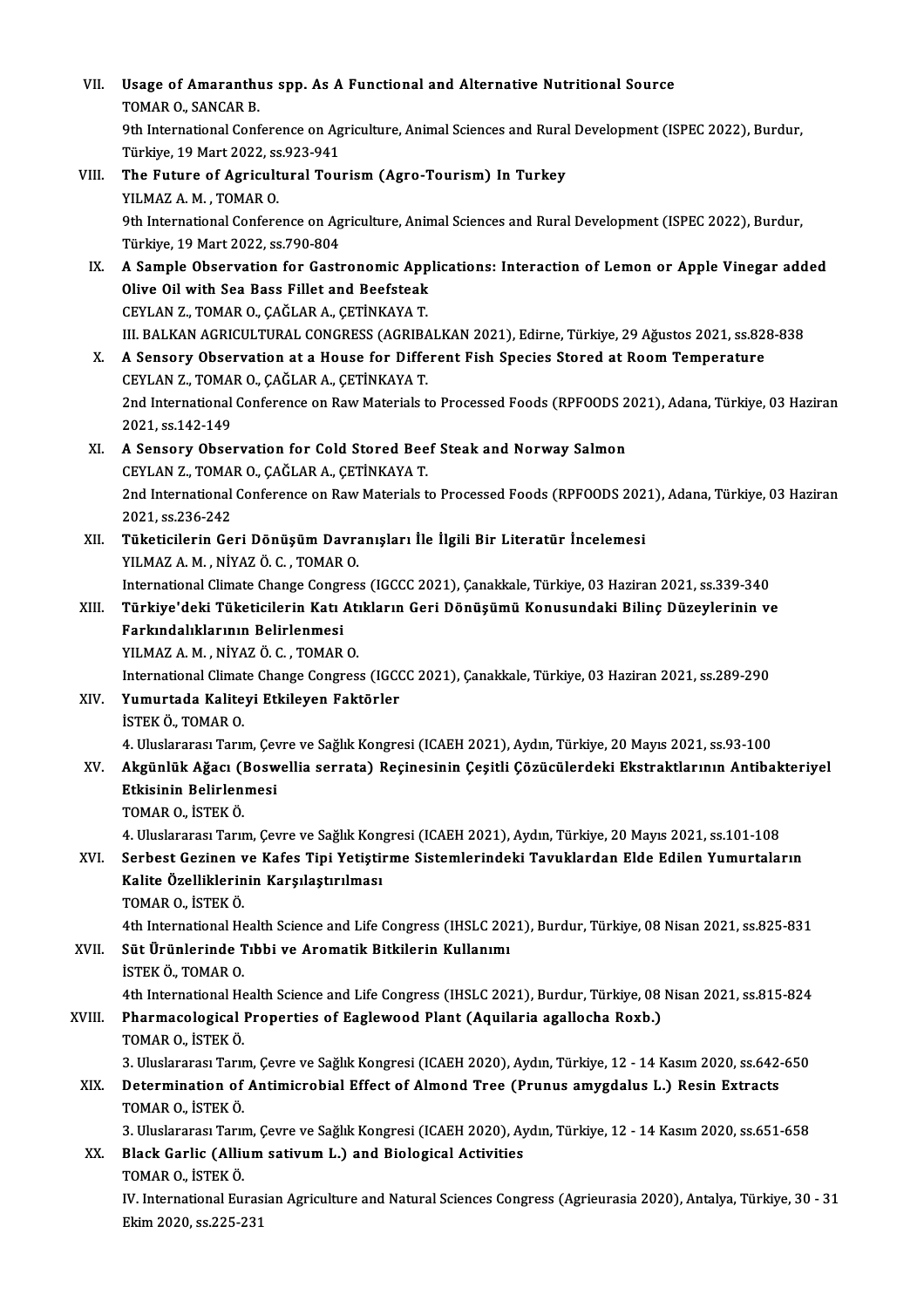| XXI.    | Determination of the Antibacterial Effect of Extracts of Peach Tree (Prunus persica L.) Resin in<br><b>Different Solvents</b> |
|---------|-------------------------------------------------------------------------------------------------------------------------------|
|         | TOMAR O., İSTEK Ö.                                                                                                            |
|         | IV. International Eurasian Agriculture and Natural Sciences Congress (Agrieurasia 2020), Antalya, Türkiye, 30 - 31            |
|         | Ekim 2020, ss 232-238                                                                                                         |
| XXII.   | The Effect of Functional Vinegar Varieties in Slimming Diets                                                                  |
|         | AKARCA G., TOMAR O., İSTEK Ö.                                                                                                 |
|         | III. International Eurasian Agriculture and Natural Sciences Congress, Antalya, Türkiye, 17 - 20 Ekim 2019, ss.344-           |
|         | 350                                                                                                                           |
| XXIII.  | The Use of Probiotics in Pasta Filata Cheese                                                                                  |
|         | ÇAĞLAR A., AKARCA G., TOMAR O., EKMEKÇİ E.                                                                                    |
|         | 2. Uluslararası Tarım, Çevre ve Sağlık Kongresi (ICAEH 2019), Aydın, Türkiye, 18 - 19 Ekim 2019, ss.1620-1630                 |
| XXIV.   | <b>Breast Milk and Prebiotics</b>                                                                                             |
|         | EKMEKÇİ E., ÇAĞLAR A., AKARCA G., TOMAR O.                                                                                    |
|         | 2. Uluslararası Tarım, Çevre ve Sağlık Kongresi (ICAEH 2019), Aydın, Türkiye, 18 - 19 Ekim 2019, ss.34                        |
| XXV.    | Health Benefits of Toothpick-Plant (Ammi visnaga L.)                                                                          |
|         | VATANSEVER H., ÇAĞLAR A., TOMAR O., AKARCA G.                                                                                 |
|         | 2. Uluslararası Tarım, Çevre ve Sağlık Kongresi (ICAEH 2019), Aydın, Türkiye, 18 - 19 Ekim 2019, ss.54                        |
| XXVI.   | Use of Encapsulated Probiotic Bacteria in Cheese Technology                                                                   |
|         | ÇAĞLAR A., TOMAR O., AKARCA G., VATANSEVER H.                                                                                 |
|         | 2. Uluslararası Tarım, Çevre ve Sağlık Kongresi (ICAEH 2019), Aydın, Türkiye, 18 - 19 Ekim 2019, ss.1642-1651                 |
| XXVII.  | <b>Effect of Vinegar on Health</b>                                                                                            |
|         | TOMAR O., AKARCA G., ÇAĞLAR A., İSTEK Ö.                                                                                      |
|         | 5th International Eurasian Congress on Natural Nutrition, Healthy Life Sport (NATURAL 2019), Ankara, Türkiye, 2               |
| XXVIII. | - 06 Ekim 2019, ss 291-300<br>Effect of Natural Mineral Waters on Human Health                                                |
|         | ÇAĞLAR A., TOMAR O., AKARCA G., ATASEVEN M.                                                                                   |
|         | 5th International Eurasian Congress on Natural Nutrition, Healthy Life Sport (NATURAL 2019), Ankara, Türkiye, 2               |
|         | $-06$ Ekim 2019. ss 301-312                                                                                                   |
| XXIX.   | Kayısı Ağacı Reçinesinin Değişik Çözücülerdeki Ekstraktlarının Antibakteriyel Etkisinin Belirlenmesi                          |
|         | AKARCA G., TOMAR O., ISTEK Ö.                                                                                                 |
|         | 2nd International Health Science and Life Congress (IHSLC 2019), Burdur, Türkiye, 24 - 27 Nisan 2019, ss.1194-                |
|         | 1203                                                                                                                          |
| XXX.    | Süt ve Süt Ürünlerinde Küf Türlerinin Oluşturduğu Mikotoksinlerin Halk Sağlığı Açısından Önemi                                |
|         | İSTEK Ö., AKARCA G., TOMAR O.                                                                                                 |
|         | 2nd International Health Science and Life Congress (IHSLC 2019), Burdur, Türkiye, 24 - 27 Nisan 2019, ss.1401-                |
|         | 1408                                                                                                                          |
| XXXI.   | Use of Different Packaging Materials in Tulum Cheese<br>BEYKAYA M., ÇAĞLAR A., TOMAR O.                                       |
|         | IV. International Academic Research Congress (INES), ALANYA, Türkiye, 30 Ekim - 03 Kasım 2018, ss.251                         |
| XXXII.  | The Investigation of Some Properties of Erzincan Tulum Cheese, Ripening With Different Packaging                              |
|         | Materials                                                                                                                     |
|         | TOMAR O                                                                                                                       |
|         | International Academic Research Congress (INES), ALANYA, Türkiye, 30 Ekim - 03 Kasım 2018, ss.489-494                         |
| XXXIII. | The Impact of the Mullein (Verbascum thapsus) Flowers on Some Food Pathogens of Different                                     |
|         | <b>Solvent Extracts</b>                                                                                                       |
|         | TOMAR O.                                                                                                                      |
|         | Uluslararası Tarım, Çevre ve Sağlık Kongresi, Aydın, Türkiye, 26 - 28 Ekim 2018, ss.1590-1600                                 |
| XXXIV.  | Giant Fennel (Ferula communis): An Undiscovered Value                                                                         |
|         | GÜNEY İ., TOMAR O., ÇAPAN G.                                                                                                  |
|         | Uluslararası 4. Tıbbi ve Aromatik Bitkiler Sempozyumu, İzmir, Türkiye, 2 - 04 Ekim 2018, ss.153                               |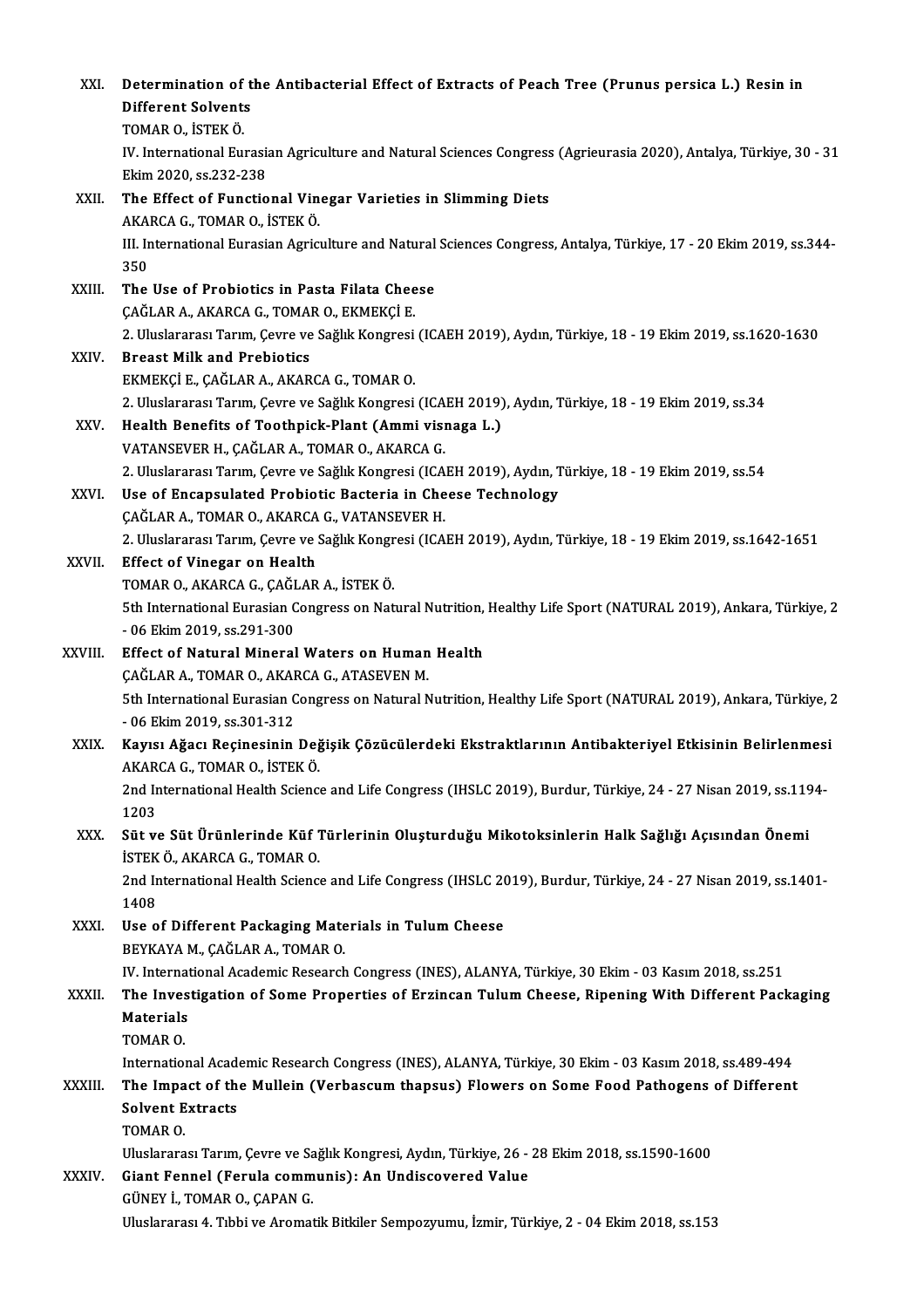| <b>XXXV</b>  | A Hidden Healing Treasure: Guelder Rose (Viburnum opulus L.)                                                                                    |
|--------------|-------------------------------------------------------------------------------------------------------------------------------------------------|
|              | ERDUR S., TOMAR O., YILDIRIM G.                                                                                                                 |
|              | Uluslararası 4. Tıbbi ve Aromatik Bitkiler Sempozyumu, İzmir, Türkiye, 2 - 04 Ekim 2018, ss.149                                                 |
| XXXVI.       | Chia (Salvia Hispanica): Functional Food And Health Relation                                                                                    |
|              | KILINÇ M., TOMAR O., ÇAĞLAR A.                                                                                                                  |
|              | International Congress of Health and Environment, Adana, Türkiye, 23 - 25 Ekim 2017, ss.425                                                     |
| XXXVII.      | Effects Of Alkanna tinctoria On Human Health                                                                                                    |
|              | KILINÇ M., TOMAR O., AKARCA G.                                                                                                                  |
|              | International Congress of Health and Environment, Adana, Türkiye, 23 - 25 Ekim 2017, ss 426                                                     |
| XXXVIII.     | Antimicrobial Effect Of Various Plants Against Microbial Spoilages Of Sucuk                                                                     |
|              | EKİZ T, TOMAR O, KILINÇ M                                                                                                                       |
|              | II. INES International Academic Research Congress, Alanya, Türkiye, 18 - 21 Ekim 2017, ss.1173-1179                                             |
| <b>XXXIX</b> | The Healty Relationship Of Black Cumin (Nigella Sativa L.) Which Is A Medicinal Plant                                                           |
|              | ÇAĞLAR A., TOMAR O., VATANSEVER H.                                                                                                              |
|              | II. INES International Academic Research Congress, Alanya, Türkiye, 18 - 21 Ekim 2017, ss.1165-1172                                             |
| XL.          | Alternative To Food Preservatives: Terminalia Chebula Retzius                                                                                   |
|              | TOMAR O, EKIZ T                                                                                                                                 |
|              | II. INES International Academic Research Congress, Alanya, Türkiye, 18 - 21 Ekim 2017, ss.614                                                   |
| XLI.         | Use of Some Plants With Antibacterial and Antifungal Properties In The Conservation of Sucuk                                                    |
|              | EKİZ T, TOMAR O.                                                                                                                                |
|              | At The 1st International Congress on Medicinal and Aromatic Plants - Natural and Healthy Life, Konya, Türkiye, 10 -                             |
|              | 12 Mayıs 2017, ss.1094                                                                                                                          |
| XLII.        | Sage (Salvia Officinalis L.)                                                                                                                    |
|              | EKİZ T., TOMAR O., KILINÇ M.                                                                                                                    |
|              | At The 1st International Congress on Medicinal and Aromatic Plants - Natural and Healthy Life, Konya, Türkiye, 10 -<br>12 Mayıs 2017, ss 1091   |
| XLIII.       | Investigation of Antimicrobial Effect of Sumac and Cinnamon Extracts on Parsley                                                                 |
|              | TOMAR O., AKARCA G., EKİZ T.                                                                                                                    |
|              | At The 1st International Congress on Medicinal and Aromatic Plants - Natural and Healthy Life, Konya, Türkiye, 10 -                             |
|              | 12 Mayıs 2017, ss 1075                                                                                                                          |
| XLIV.        | Natural Pharmacy: Clove (Syzygium Aromaticum)                                                                                                   |
|              | TOMAR O., KILINÇ M., ÇAĞLAR A.                                                                                                                  |
|              | At The 1st International Congress on Medicinal and Aromatic Plants - Natural and Healthy Life, Konya, Türkiye, 10 -                             |
|              | 12 Mayıs 2017, ss 1095                                                                                                                          |
| XLV.         | Hurdle Technology in Traditional Foods Preservation                                                                                             |
|              | AKARCA G., TOMAR O., GÖK V.                                                                                                                     |
|              | The 3rd International Symposium on "Traditional Foods from Adriatic to Caucasus", 1 - 04 Ekim 2015, ss.629                                      |
| XLVI.        | Functional Foods in The Ottoman Empire                                                                                                          |
|              | Ayşin K, AKARCA G, TOMAR O.                                                                                                                     |
|              | The 3rd International Symposium on "Traditional Foods from Adriatic to Caucasus, 1 - 04 Ekim 2015, ss.560                                       |
| XLVII.       | Change Of The Shelf Life Of Pasteurized Milk Which Added In Various Amonds Of Cinnamon                                                          |
|              | AKARCA G., Ayşin K., TOMAR O.                                                                                                                   |
|              | The 3rd International Symposium on "Traditional Foods from Adriatic to Caucasus", 1 - 04 Ekim 2015, ss.180                                      |
| XLVIII.      | Mercanköşk türlerinin antioksidan ve antimikrobiyal etkisi                                                                                      |
|              | Ayşin K., AKARCA G., TOMAR O.                                                                                                                   |
|              | 5. Gıda Güvenliği Kongresi, Türkiye, 7 - 08 Mayıs 2015, ss 178                                                                                  |
| XLIX.        | Using pulsed electric fields pef tecnology for raw milk pasteurization                                                                          |
|              | Ayşin K., AKARCA G., TOMAR O.<br>2nd International Agriculture, Food and Gastronomy Congress "from the field to the table ", 8 - 12 Nisan 2015, |
|              | ss 118                                                                                                                                          |
| L.           | Tarçının Antimikrobiyal Etkisi                                                                                                                  |
|              |                                                                                                                                                 |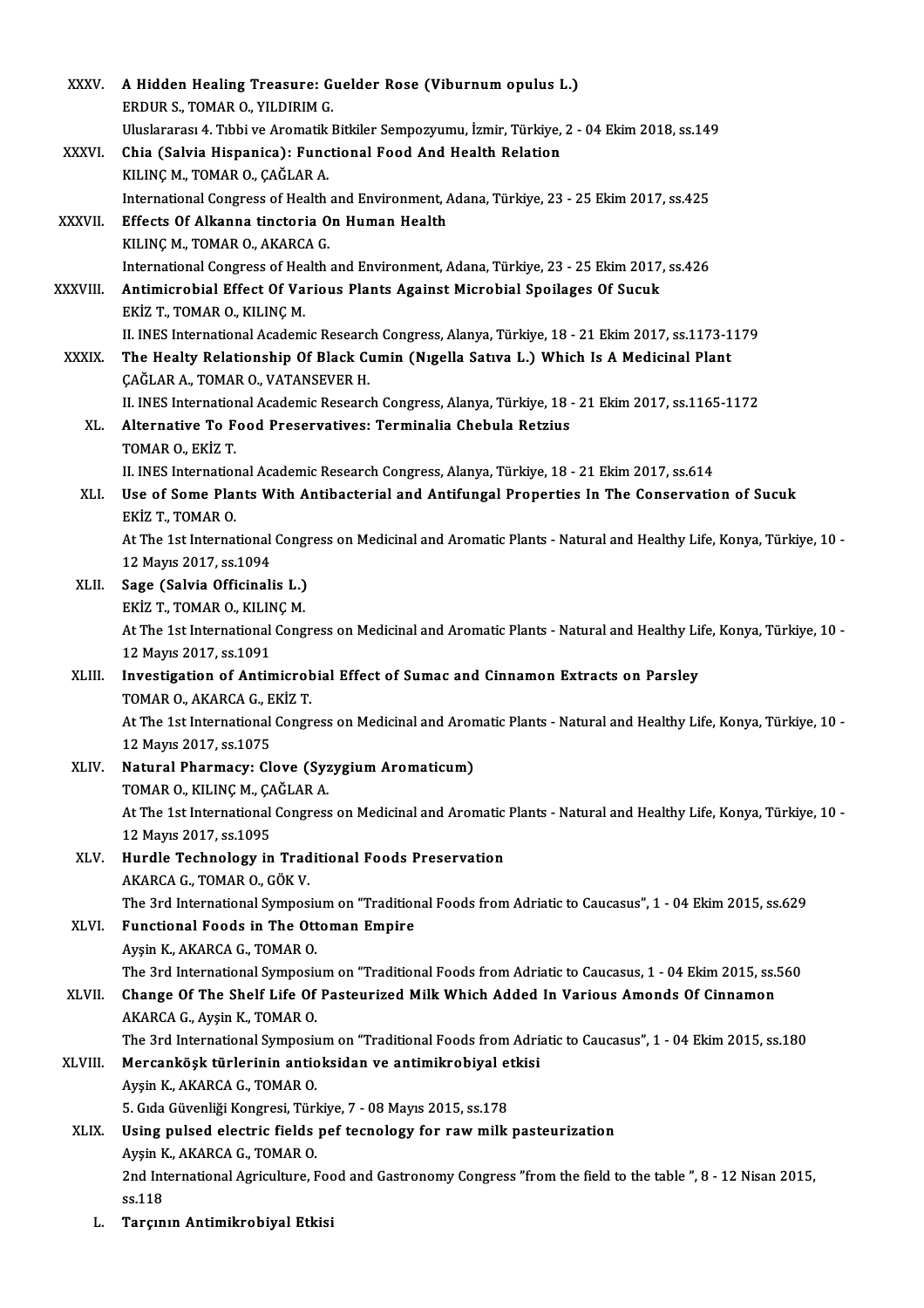|        | Ayşin K., AKARCA G., TOMAR O.                                                                                                                                                |
|--------|------------------------------------------------------------------------------------------------------------------------------------------------------------------------------|
|        | Gıda Mühendisliği 5.Geleneksel Öğrenci Kongresi, Türkiye, 24 - 25 Nisan 2014, ss.2                                                                                           |
| LI.    | Kenger Kahvesi ve Geleneksel Üretim Uygulamaları                                                                                                                             |
|        | Ayşin K., AKARCA G., TOMAR O.                                                                                                                                                |
|        | Gıda Mühendisliği 5.Geleneksel Öğrenci Kongresi, Türkiye, 24 - 25 Nisan 2014                                                                                                 |
| LII.   | Geleneksel Afyonkarahisar Göce Tarhanasının Kimyasal ve Mikrobiyolojik Özellikleri                                                                                           |
|        | TOMAR O., AKARCA G.                                                                                                                                                          |
|        | 4. Geleneksel Gıdalar Sempozyumu, Türkiye, 17 - 19 Nisan 2014, ss. 590                                                                                                       |
| LIII.  | Çiğ Sütten Üretilen Beyaz Peynirlerin Mikrobiyolojik Kalite Özellikleri Üzerine Kekik ve Farklı                                                                              |
|        | Oranlarda Kekik Yağının Etkisi                                                                                                                                               |
|        | AKARCA G., ÇAĞLAR A., TOMAR O., KARA R.                                                                                                                                      |
|        | 4 Geleneksel Gıdalar Sempozyumu, Türkiye, 17 - 19 Nisan 2014, ss 592                                                                                                         |
| LIV.   | Göden Tereyağı                                                                                                                                                               |
|        | AKARCA G., TOMAR O.                                                                                                                                                          |
|        | 4 Geleneksel Gıdalar Sempozyumu, Türkiye, 17 - 19 Nisan 2014, ss 472                                                                                                         |
| LV.    | Afyonkarahisarda Geleneksel Bir Ürün Haşhaş                                                                                                                                  |
|        | TOMAR O., ÇAĞLAR A., AKARCA G.                                                                                                                                               |
|        | 4. Geleneksel Gıdalar Sempozyumu, Türkiye, 17 - 19 Nisan 2014, ss. 591                                                                                                       |
| LVI.   | Afyonkarahisar Halk Pazarlarında Satılan Köy Peynirlerinin Mikrobiyolojik Kaliteleri                                                                                         |
|        | AKARCA G., TOMAR O.                                                                                                                                                          |
|        | 4. Geleneksel Gıdalar Sempozyumu, Türkiye, 17 - 19 Nisan 2014, ss.589                                                                                                        |
| LVII.  | Changes During Storage of Different Packed of Stuffed and Sliced Cheese                                                                                                      |
|        | AKARCA G., ÇAĞLAR A., TOMAR O.                                                                                                                                               |
|        | The 2nd International Symposium on "Traditional Foods From Adriatic to Caucasus", 24 - 26 Ekim 2013, ss.126                                                                  |
| LVIII. | <b>Afyon Tulum Cheese</b>                                                                                                                                                    |
|        | AKARCA G., TOMAR O.                                                                                                                                                          |
|        | The 2nd International Symposium on "Traditional Foods From Adriatic to Caucasus", 24 - 26 Ekim 2013, ss.91                                                                   |
| LIX.   | Tratitional Taste Afyon Buffalo Milk Cream                                                                                                                                   |
|        | AKARCA G., TOMAR O., ÇAĞLAR A.                                                                                                                                               |
|        | The 2nd International Symposium on "Traditional Foods From Adriatic to Caucasus", 24 - 26 Ekim 2013, ss.90                                                                   |
| LX.    | <b>Candy With Milk Cream</b>                                                                                                                                                 |
|        | TOMAR O., ÇAĞLAR A., AKARCA G., BOR Y.                                                                                                                                       |
|        | The 2nd International Symposium on "Traditional Foods From Adriatic to Caucasus", 24 - 26 Ekim 2013, ss.605                                                                  |
| LXI.   | Gıda Endüstrisinde Antibakteriyel Özellikli Seramik Zemin ve Duvar Kaplamalarının Kullanımı                                                                                  |
|        | TOMAR O., KARA H. H.                                                                                                                                                         |
|        | VII. Uluslararası Katılımlı Seramik Kongresi, Afyonkarahisar, Türkiye, 26 - 28 Kasım 2008, ss.132                                                                            |
| LXII.  | Gida ile Temasta Bulunan Seramik Malzemelerden Gidaya Kurşun ve Kadmiyum Migrasyonu                                                                                          |
|        | KARA H. H., GÖK V., TOMAR O., ÇAĞLAR A.                                                                                                                                      |
|        | VII. Uluslararası Katılımlı Seramik Kongresi, Afyonkarahisar, Türkiye, 26 - 28 Kasım 2008, ss.131<br>Genetic Engineering of Plants to Improve Micronutrient Contents of Food |
| LXIII. | KUMLAY A. M., OLGUN M., ÇAĞLAR A., TOMAR O., KAĞA S.                                                                                                                         |
|        | Micronutrient Forum. 16-18 April, Istanbul, Turkey., 16 - 18 Nisan 2007                                                                                                      |
| LXIV.  | Buckwheat Fagopyrum Esculentum Moench as a Source of Antioxidant and Its Polyphenol                                                                                          |
|        | Micronutrients                                                                                                                                                               |
|        | TOMAR O., KUMLAY A. M., OLGUN M., CAĞLAR A.                                                                                                                                  |
|        | 2nd International Congress on Food and Nutrition. 24-26 October, İstanbul / Türkiye., 24 - 26 Ekim 2007, ss.147                                                              |
| LXV.   | Soybean and its effect on health                                                                                                                                             |
|        | TOMAR O., KUMLAY A. M., OLGUN M., KARA H. H.                                                                                                                                 |
|        | 2nd International Congress on Food and Nutrition, 24 - 26 Ekim 2007, ss.148-161                                                                                              |
| LXVI.  | Functional Foods as Source of Micronutrients in Human Diet Health and Disease Prevention                                                                                     |
|        | KUMLAY A. M., OLGUN M., ÇAĞLAR A., KAĞA S., TOMAR O.                                                                                                                         |
|        |                                                                                                                                                                              |